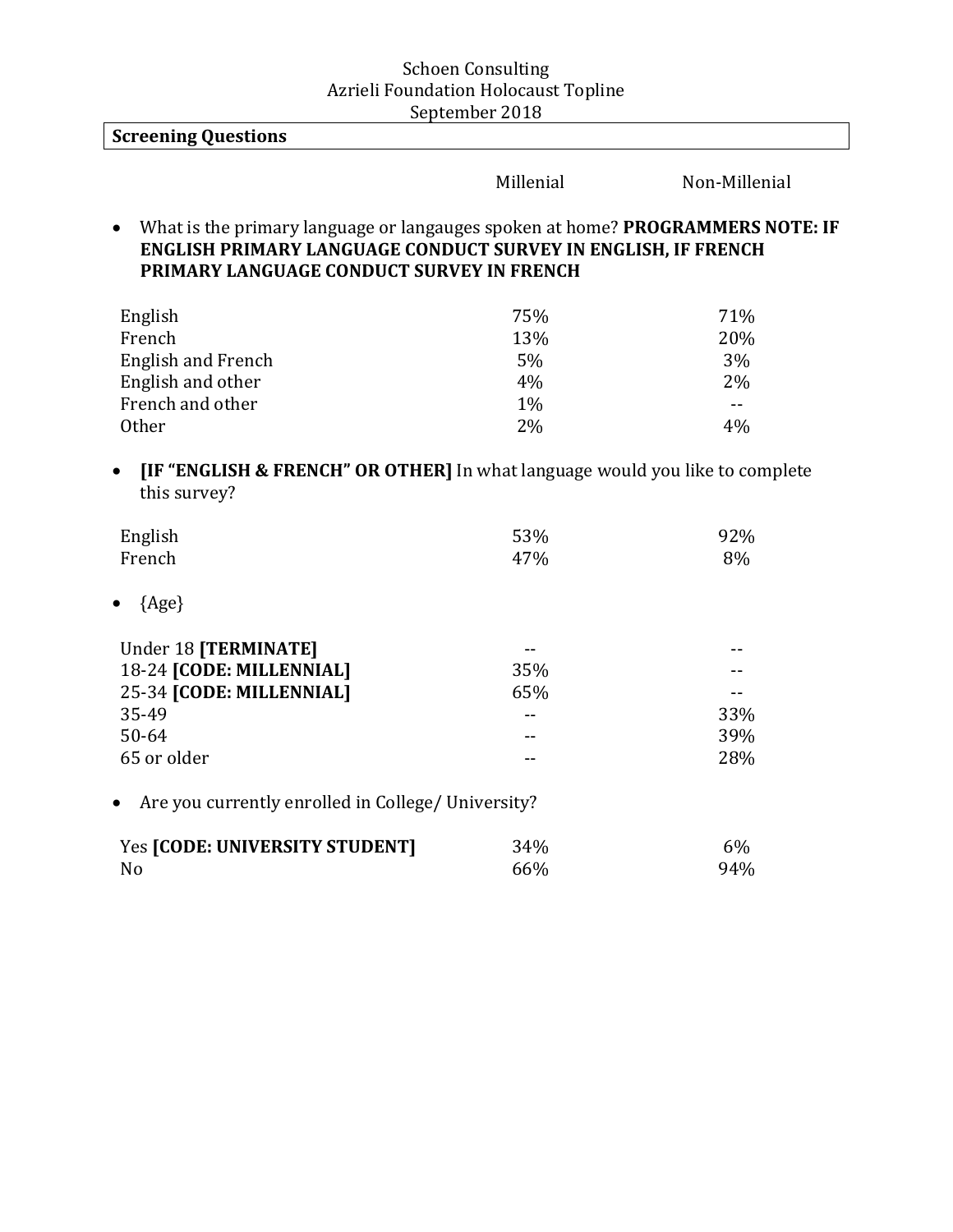### **General Awareness - Open Ended Questions**

**INTRO**: Thank you for your participation in this survey. The next questions in the survey are going to ask you about a particular historical topic that you may or may not know much about – the Holocaust. These questions don't have right or wrong answers, so please be as honest and open as you can.

|                                                                                                                                                                            | Millenial | Non-Millenial |
|----------------------------------------------------------------------------------------------------------------------------------------------------------------------------|-----------|---------------|
| Have you ever seen or heard the word Holocaust before?<br>1.<br>IF NO, SKIP TO Q11                                                                                         |           |               |
| Yes, I have definitely heard about the Holocaust                                                                                                                           | 78%       | 87%           |
| Yes, I think I've heard about the Holocaust                                                                                                                                | 10%       | 9%            |
| No, I don't think I have heard about the Holocaust                                                                                                                         | 6%        | 2%            |
| No, I definitely have not heard about the Holocaust                                                                                                                        | 6%        | 2%            |
| In your own words, what does the term <b>Holocaust</b> refer to? OPEN ENDED* WITH<br>2.<br>PRECODES (MULTIPLE ANSWERS ACCEPTED)<br>Extermination of the Jews/Jewish people | 59%       | 66%           |
| World War II                                                                                                                                                               | 33%       | 32%           |
| The Nazis                                                                                                                                                                  | 27%       | 23%           |
| Genocide generally                                                                                                                                                         | 21%       | 18%           |
| <b>Adolf Hitler</b>                                                                                                                                                        | 15%       | 15%           |
| <b>Other</b>                                                                                                                                                               | 9%        | 8%            |
| Not sure                                                                                                                                                                   | 6%        | 3%            |
| Who or what do you think caused the Holocaust? OPEN ENDED WITH PRECODES<br>3.<br>(MULTIPLE ANSWERS ACCEPTED)                                                               |           |               |

| Adolf Hitler | 48% | 48% |
|--------------|-----|-----|
| The Nazis    | 20% | 18% |
| Germany      | 7%  | 14% |
| Jews         | 4%  | 3%  |
| World War I  | 6%  | 5%  |
| Other        | 19% | 18% |
| Not sure     | 10% | 8%  |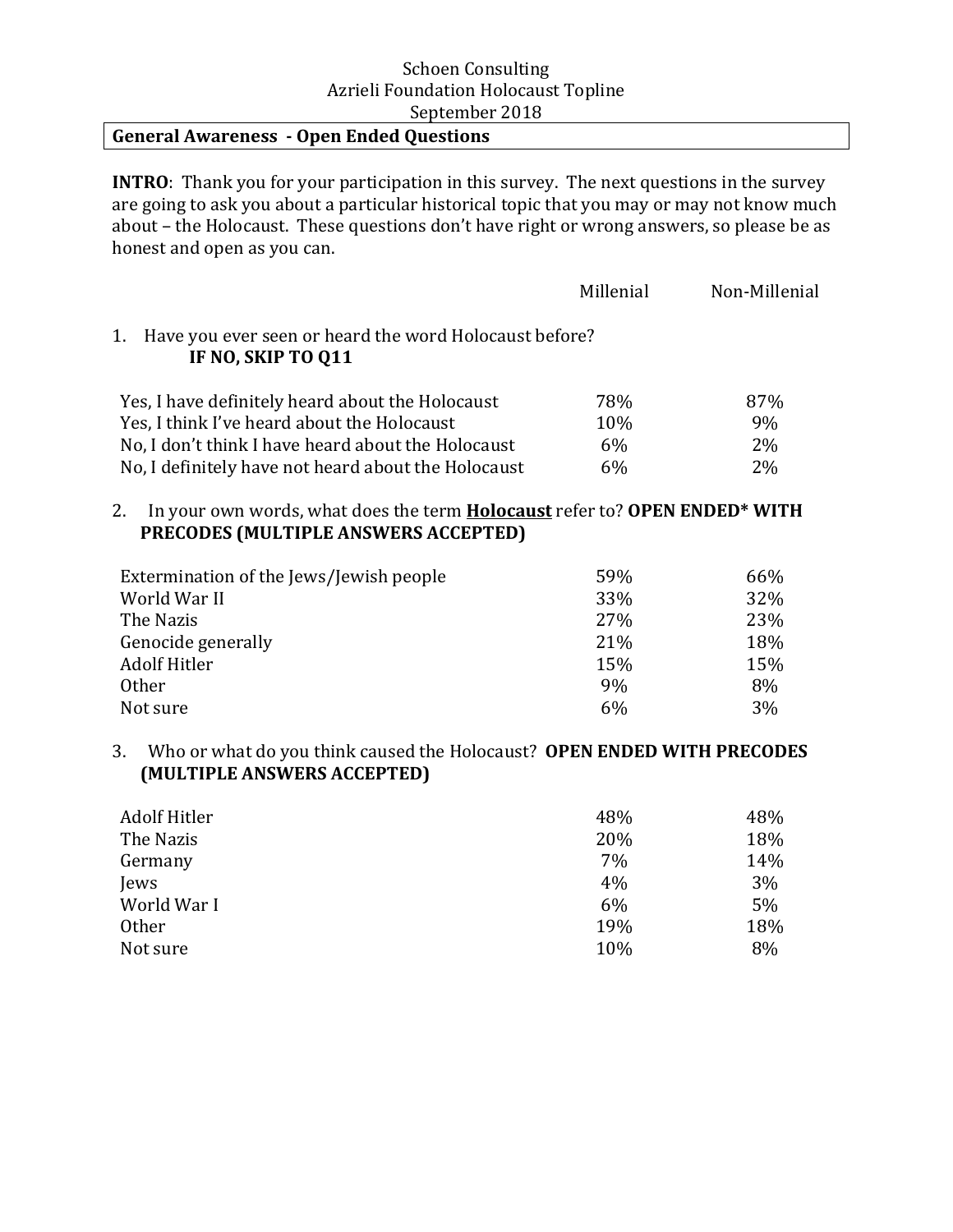Millenial Non-Millenial

## 4. Who were victims during the Holocaust? **SELECT ALL THAT APPLY**

| The Jewish People                       | 94% | 97% |
|-----------------------------------------|-----|-----|
| The disabled / People with disabilities | 42% | 39% |
| Homosexuals                             | 43% | 39% |
| Roma-Sinti (Gypsies)                    | 31% | 36% |
| Resistance workers                      | 27% | 28% |
| Non-Jewish Poles                        | 16% | 24% |
| Communists                              | 19% | 22% |
| Jehovah's Witnesses                     | 20% | 20% |
| Rescuers                                | 17% | 14% |
| Other                                   | 8%  | 8%  |
| Not sure                                | 3%  | 3%  |

## 5. In which country or countries did the Holocaust take place? **SELECT ALL THAT APPLY**

| Germany                    | 82% | 81% |
|----------------------------|-----|-----|
| Poland                     | 25% | 50% |
| Europe                     | 23% | 41% |
| Austria                    | 25% | 30% |
| France                     | 20% | 30% |
| Hungary                    | 9%  | 29% |
| The Netherlands (Holland)  | 16% | 25% |
| Belgium                    | 9%  | 22% |
| Ukraine                    | 7%  | 19% |
| Former Yugoslavia          | 9%  | 17% |
| Latvia                     | 6%  | 16% |
| Estonia                    | 6%  | 15% |
| Denmark                    | 9%  | 13% |
| Lithuania                  | 6%  | 15% |
| <b>Former Soviet Union</b> | 8%  | 12% |
| North Africa               | 7%  | 3%  |
| Canada                     | 1%  |     |
| South Africa               | 2%  |     |
| All of the above           | 7%  | 1%  |
| <b>Other</b>               | 1%  | 2%  |
| Not sure                   |     | 6%  |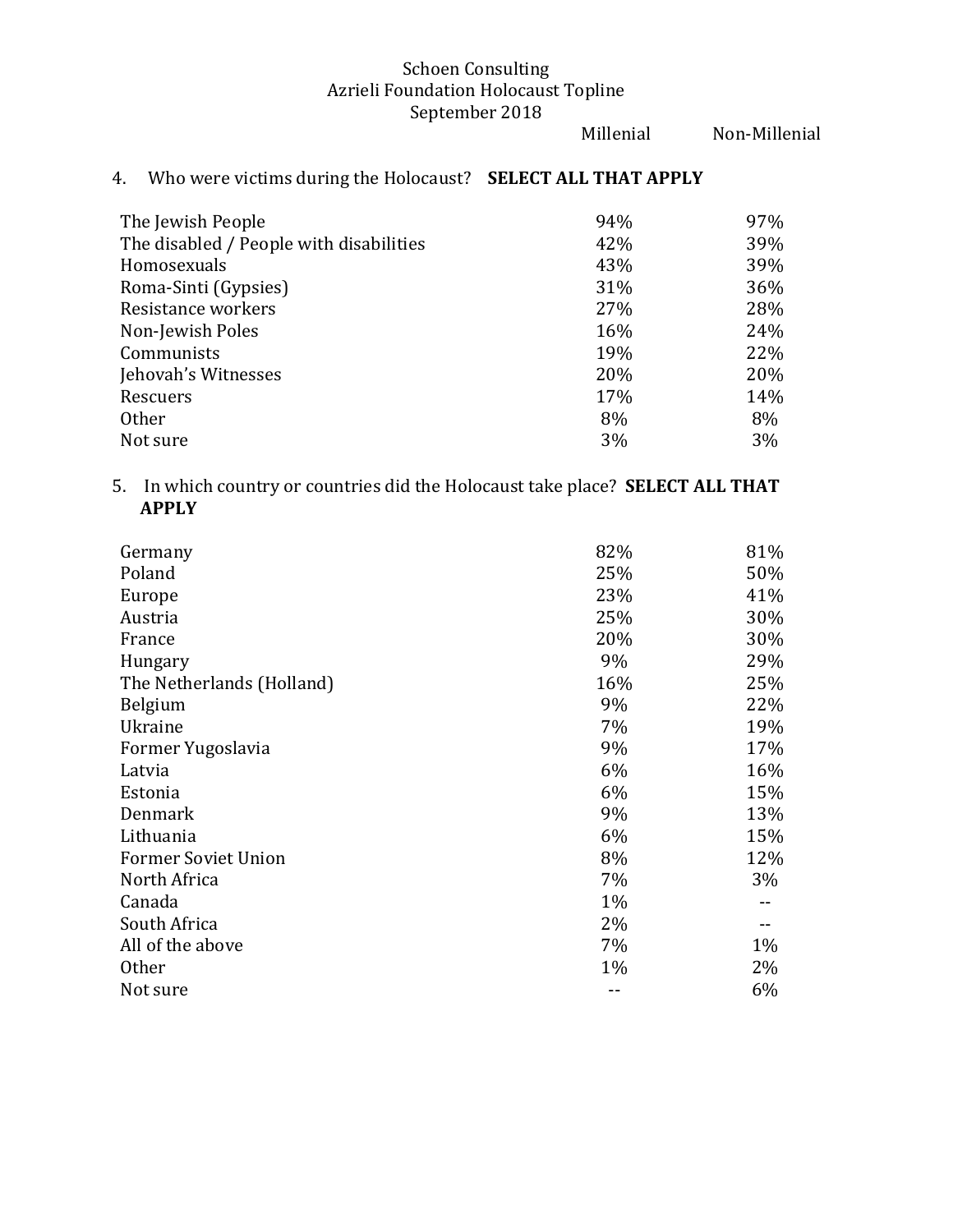Millenial Non-Millenial

6. From what you know or have heard, what was Auschwitz? OPEN ENDED WITH **PRECODES** 

| Concentration camp       | 59% | 51% |
|--------------------------|-----|-----|
| Death/extermination camp | 20% | 36% |
| Forced labor camp        | 2%  | 4%  |
| <b>Nothing</b>           | 1%  | 1%  |
| Other                    | 14% | 11% |
| Not sure                 | 13% | 11% |

7. Okay, and have you ever heard of "The Final Solution" before?

| Yes, I have definitely heard of the Final Solution | 24% | 33%        |
|----------------------------------------------------|-----|------------|
| Yes, I think I've heard of the Final Solution      | 5%  | 9%         |
| I have heard of it generally but not sure what it  | 16% | 8%         |
| means                                              |     |            |
| No, I don't think I have heard of it before        | 27% | <b>20%</b> |
| No, I definitely have not heard of it before       | 17% | 21%        |
| I'm not sure if I've heard of it or not            | 11% | 9%         |

### 8. **[IF HEARD OF THE FINAL SOLUTION]** And what is/was "the Final Solution"? **SELECT ALL THAT APPLY**

| Nazi Germany's plan to murder all Jews | 68% | 88% |
|----------------------------------------|-----|-----|
| Genocide generally                     | 24% | 25% |
| The Holocaust                          | 17% | 21% |
| Albert Einstein's Theory on Relativity | 3%  |     |
| Other                                  |     | 2%  |
| Not sure                               | 16% | 3%  |

9. With which of the wars listed below is the Holocaust closely associated with?

| World War II    | 11%   | 7%    |
|-----------------|-------|-------|
| World War I     | 74%   | 79%   |
| The Civil War   | 5%    | $1\%$ |
| The Vietnam War | $1\%$ | $1\%$ |
| Other           | --    | $1\%$ |
| Not sure        | 9%    | 11%   |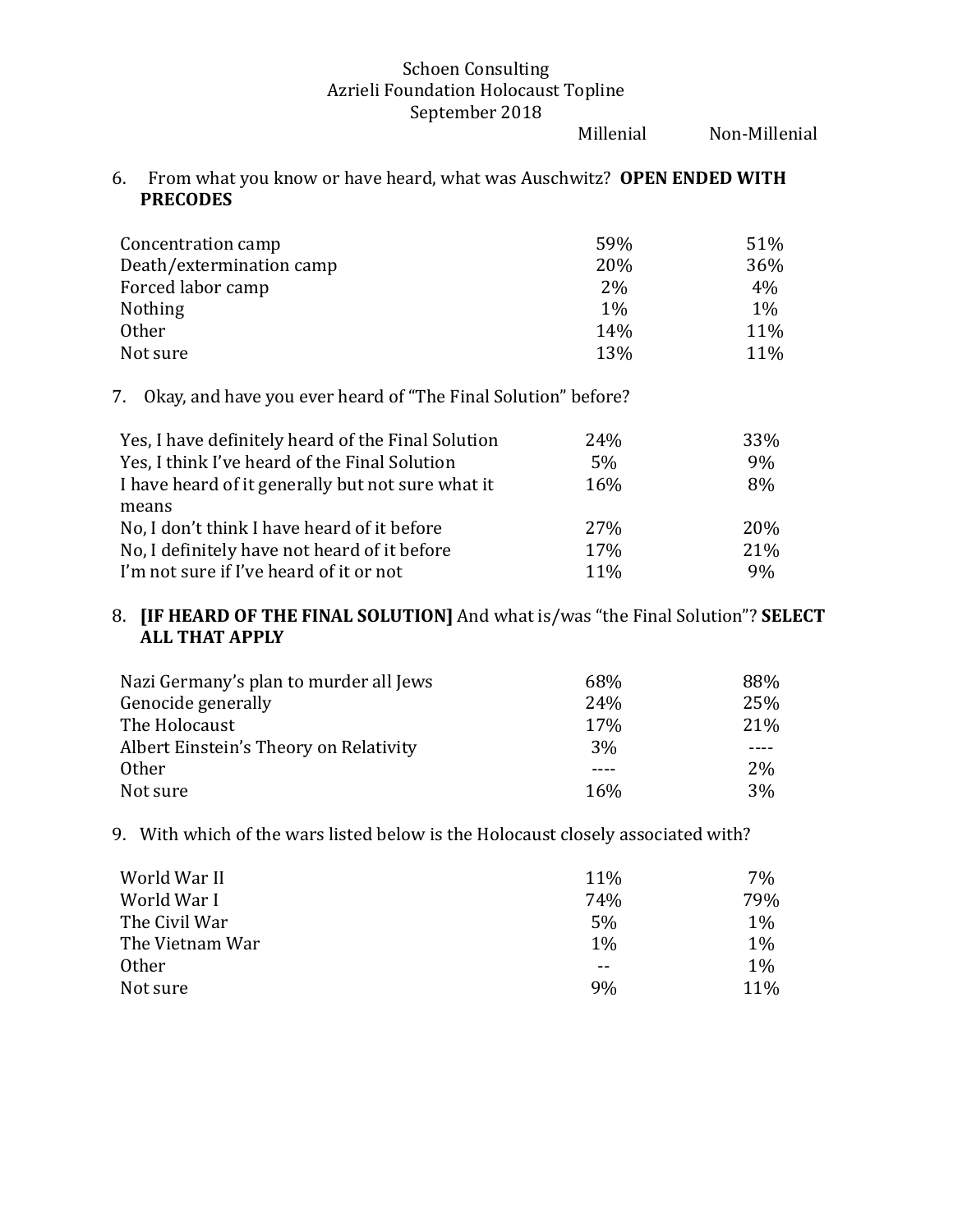Millenial Non-Millenial

10. **IF Q9=WW II** And from what you know or have heard, did the Holocaust begin before World War II?

| Yes      | 52% | 45% |
|----------|-----|-----|
| No       | 21% | 23% |
| Not sure | 27% | 32% |

#### **Familiarity with Key Holocaust Figures**

**INTRO:** The term Holocaust refers to the systematic, bureaucratic, state-sponsored persecution and murder of the Jewish people by the Nazi regime and its collaborators during World War II.

I am now going to ask you some questions about the Holocaust.

11. First, when you think about the Holocaust who is the person or people who FIRST come to mind for you? OPEN ENDED WITH PRECODES

| Adolf hitler     | 60%   | 57% |
|------------------|-------|-----|
| Jews             | 32%   | 26% |
| The Nazis        | 6%    | 7%  |
| Germans          | 6%    | 3%  |
| Heinrich Himmler | --    | 2%  |
| Anne Frank       | 5%    | 1%  |
| Adolf Eichmann   |       | 2%  |
| Oskar Schindler  | $1\%$ | 1%  |
| Joseph Goebbels  | $1\%$ | 1%  |
| None             | 2%    | 4%  |
| <b>Other</b>     | 3%    | 5%  |
| Not sure         | 5%    | 4%  |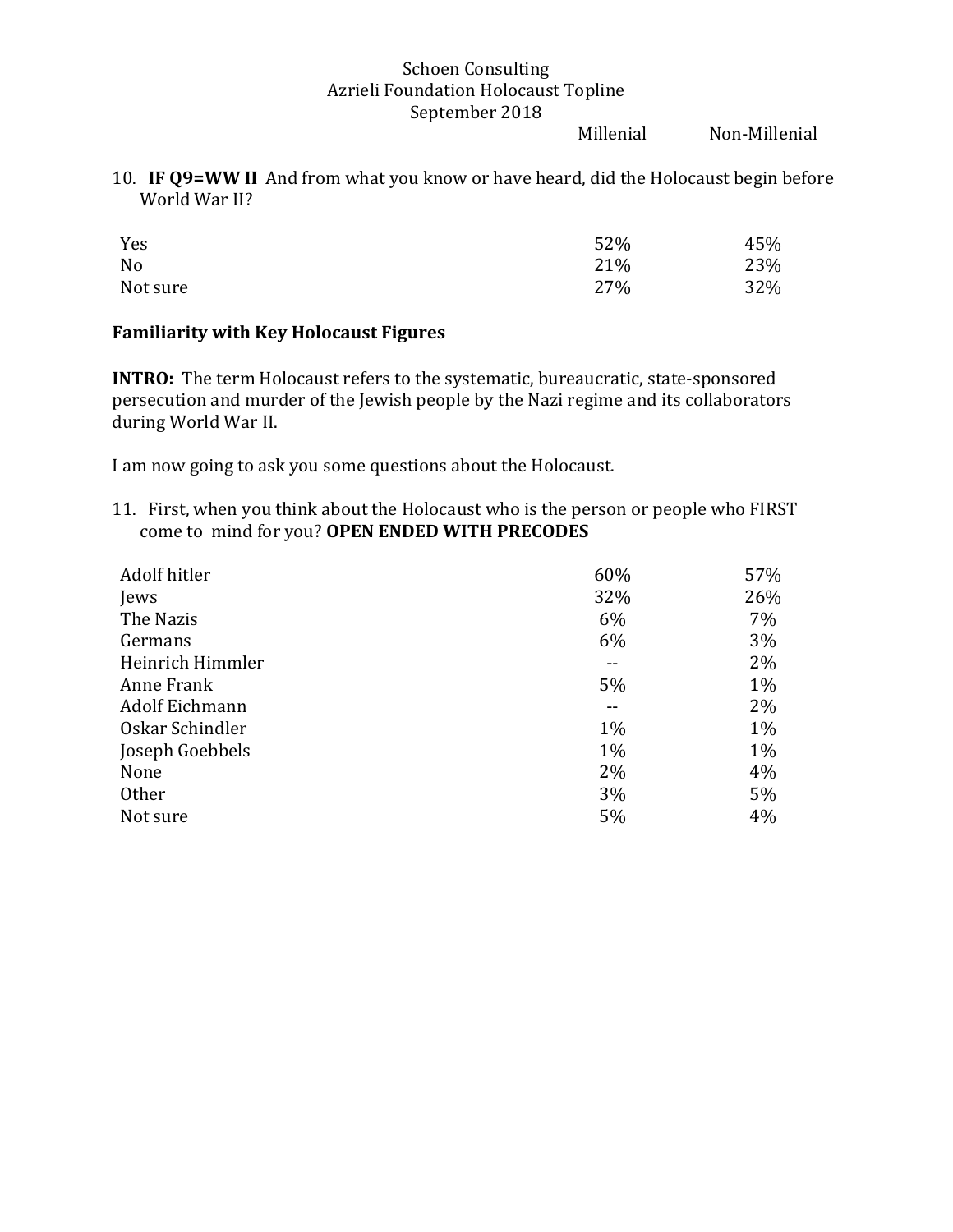September 2018

**INTRO:** I will now read you the names of some historical figures who are associated with a particular point in history. For each, please indicate whether or not you are familiar with him or her.

|                           | Millenial | Non-Millenial |
|---------------------------|-----------|---------------|
| 12. Adolf Hitler          |           |               |
| <b>TOTAL FAMILIAR</b>     | 97%       | 93%           |
| <b>TOTAL NOT FAMILIAR</b> | 3%        | 7%            |
| Very familiar             | 72%       | 51%           |
| Familiar                  | 25%       | 42%           |
| Not very familiar         | 1%        | 4%            |
| Not at all familiar       | 2%        | 3%            |
| Not sure                  | $-$       | $-$           |
| 13. Joseph Goebbels       |           |               |
| <b>TOTAL FAMILIAR</b>     | 36%       | 46%           |
| <b>TOTAL NOT FAMILIAR</b> | 60%       | 51%           |
| Very familiar             | 13%       | 15%           |
| Familiar                  | 23%       | 31%           |
| Not very familiar         | 24%       | 15%           |
| Not at all familiar       | 36%       | 36%           |
| Not sure                  | 4%        | 3%            |
| 14. Heinrich Himmler      |           |               |
| <b>TOTAL FAMILIAR</b>     | 38%       | 55%           |
| <b>TOTAL NOT FAMILIAR</b> | 56%       | 41%           |
| Very familiar             | 10%       | 21%           |
| Familiar                  | 28%       | 34%           |
| Not very familiar         | 31%       | 18%           |
| Not at all familiar       | 25%       | 23%           |
| Not sure                  | 6%        | 4%            |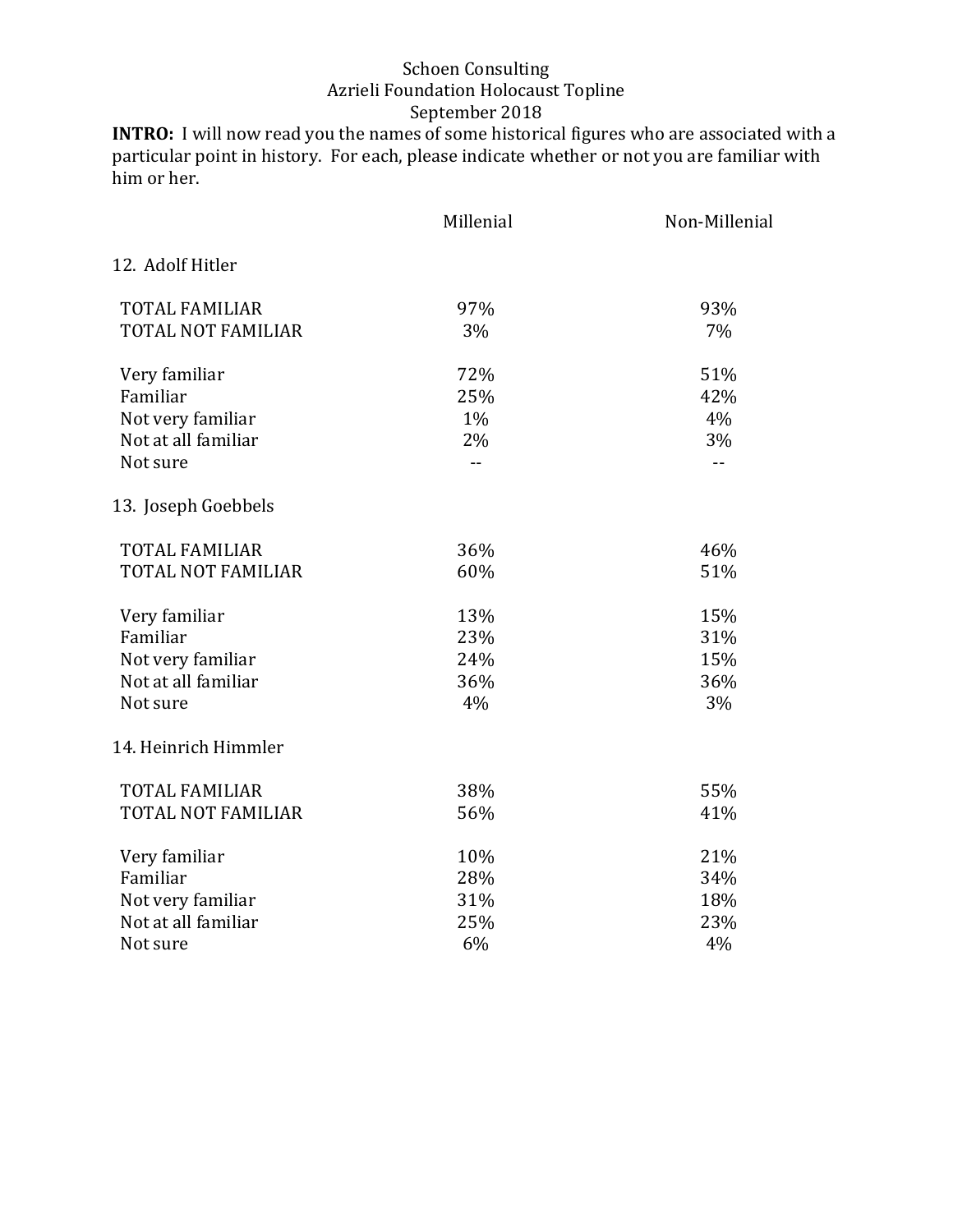#### **Schoen Consulting** Azrieli Foundation Holocaust Topline September 2018 Millenial **Non-Millenial**

| 15. Adolf Eichmann        |     |     |
|---------------------------|-----|-----|
| <b>TOTAL FAMILIAR</b>     | 26% | 41% |
| <b>TOTAL NOT FAMILIAR</b> | 72% | 53% |
| Very familiar             | 7%  | 10% |
| Familiar                  | 19% | 31% |
| Not very familiar         | 41% | 24% |
| Not at all familiar       | 31% | 29% |
| Not sure                  | 2%  | 6%  |
| 16. Anne Frank            |     |     |
| <b>TOTAL FAMILIAR</b>     | 82% | 74% |
| <b>TOTAL NOT FAMILIAR</b> | 18% | 25% |
| Very familiar             | 40% | 37% |
| Familiar                  | 42% | 37% |
| Not very familiar         | 8%  | 15% |
| Not at all familiar       | 10% | 10% |
| Not sure                  | $-$ | 1%  |
| 17. Oskar Schindler       |     |     |
| <b>TOTAL FAMILIAR</b>     | 42% | 61% |
| <b>TOTAL NOT FAMILIAR</b> | 55% | 37% |
| Very familiar             | 18% | 18% |
| Familiar                  | 24% | 43% |
| Not very familiar         | 26% | 19% |
| Not at all familiar       | 29% | 18% |
| Not sure                  | 3%  | 2%  |
| 18. Elie Wiesel           |     |     |
| <b>TOTAL FAMILIAR</b>     | 28% | 21% |
| TOTAL NOT FAMILIAR        | 69% | 73% |
| Very familiar             | 6%  | 8%  |
| Familiar                  | 22% | 13% |
| Not very familiar         | 32% | 28% |
| Not at all familiar       | 37% | 45% |
| Not sure                  | 3%  | 6%  |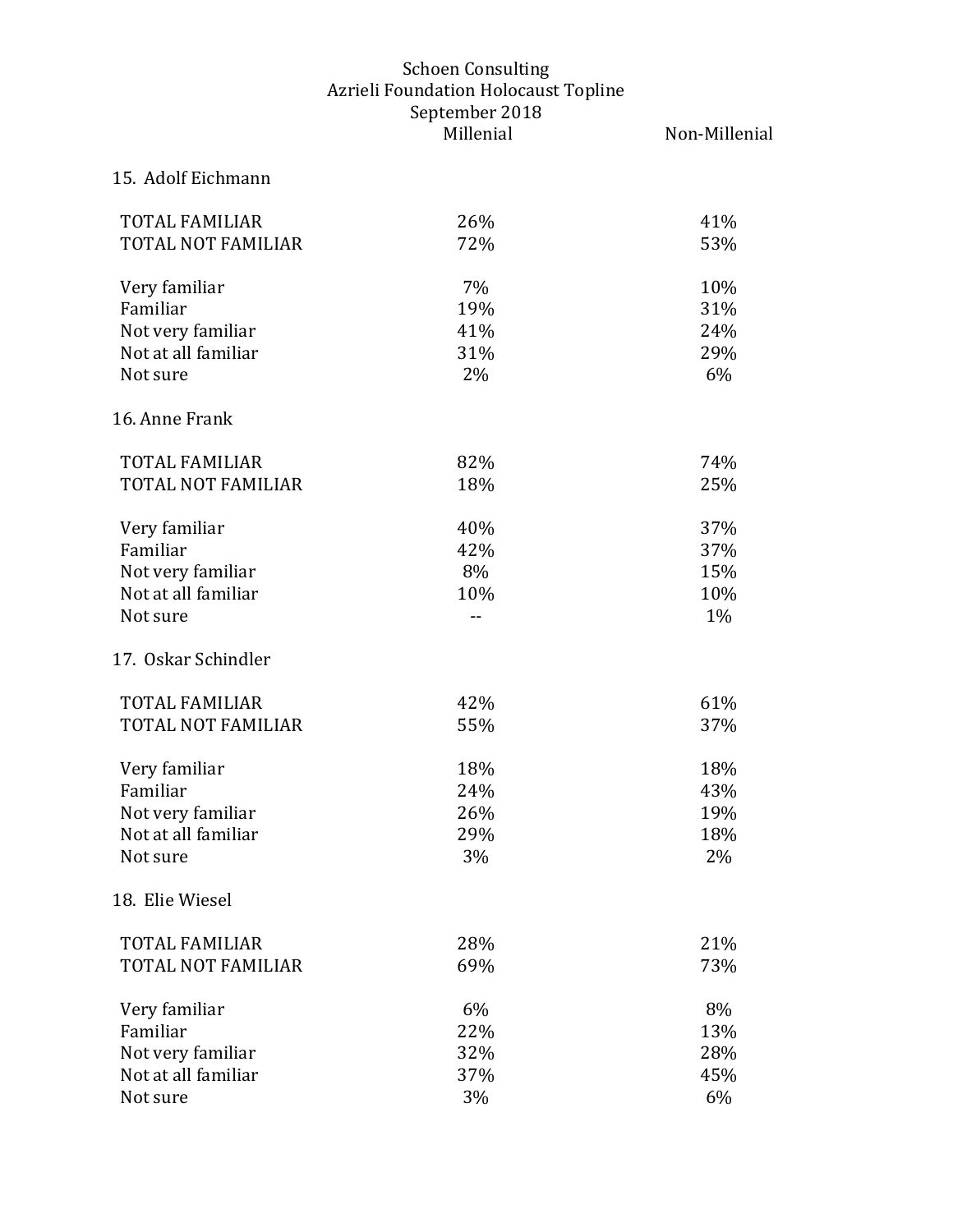#### **Schoen Consulting** Azrieli Foundation Holocaust Topline September 2018 The Final Solution & Crimes Against the Jewish People

**INTRO:** As I previously mentioned, the term Holocaust refers to the plan by Nazi Germany to persecute and murder all Jews throughout Europe. I will now ask you some more questions about the Holocaust.

|                     | Millenial                                                                            | Non-Millenial |
|---------------------|--------------------------------------------------------------------------------------|---------------|
| the following list: | 19. Approximately how many Jews were killed during the Holocaust? Please select from |               |
| 25,000              | 1%                                                                                   | 1%            |
| 100,000             | 8%                                                                                   | 4%            |
| 1 million           | 12%                                                                                  | 6%            |
| 2 million           | 12%                                                                                  | 8%            |
| 6 million           | 38%                                                                                  | 49%           |
| 20 million          | 7%                                                                                   | 7%            |
| <b>Other</b>        | $1\%$                                                                                | $1\%$         |
| Not sure            | 21%                                                                                  | 24%           |
|                     |                                                                                      |               |

20. Okay and how was the Holocaust carried out? **SELECT ALL THAT APPLY** 

| <b>Concentration Camps</b> | 28% | 27% |
|----------------------------|-----|-----|
| Death Camps                | 10% | 25% |
| Gassing                    | 14% | 20% |
| Starvation                 | 5%  | 15% |
| Shooting                   | 3%  | 15% |
| Slave labor camps          | 6%  | 13% |
| Medical experiments        | 3%  | 13% |
| Death marches              | 8%  | 8%  |
| Mobile killing squads      | 3%  | 5%  |
| Ghettos                    | 4%  | 3%  |
| All of the above           | 56% | 57% |
| <b>Other</b>               |     |     |
| Not sure                   | 7%  | 9%  |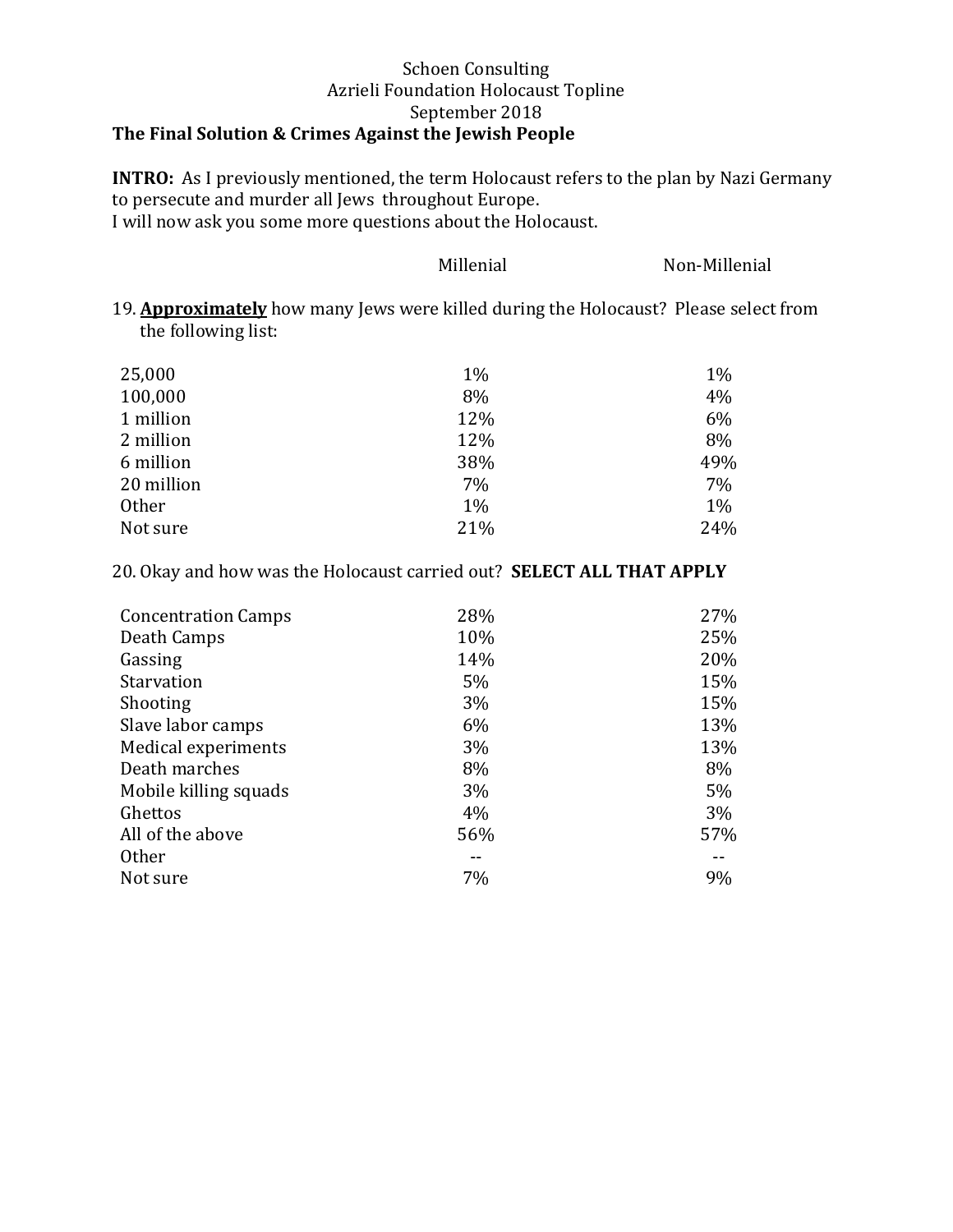#### **Schoen Consulting** Azrieli Foundation Holocaust Topline September 2018 Millenial Non-Millenial

21. During the Holocaust, Jews and many others were sent to concentration camps death camps, and ghettos. Can you name any concentration camps, death camps, or ghettos you have heard of? **[OPEN-END WITH PRE-CODES]** 

| Auschwitz                | 46% | 45%   |
|--------------------------|-----|-------|
| Dachau                   | 4%  | 12%   |
| Bergen-Belsen            |     | 4%    |
| Warsaw ghetto            | 3%  | 4%    |
| Treblinka                |     | 3%    |
| Belzec                   | 1%  | $1\%$ |
| Chelmno                  | 4%  |       |
| Majdanek                 |     |       |
| Sobibór                  |     |       |
| Krakow ghetto            |     |       |
| Jasenovac                |     |       |
| Other incorrect response | 9%  | 8%    |
| Not sure                 | 43% | 39%   |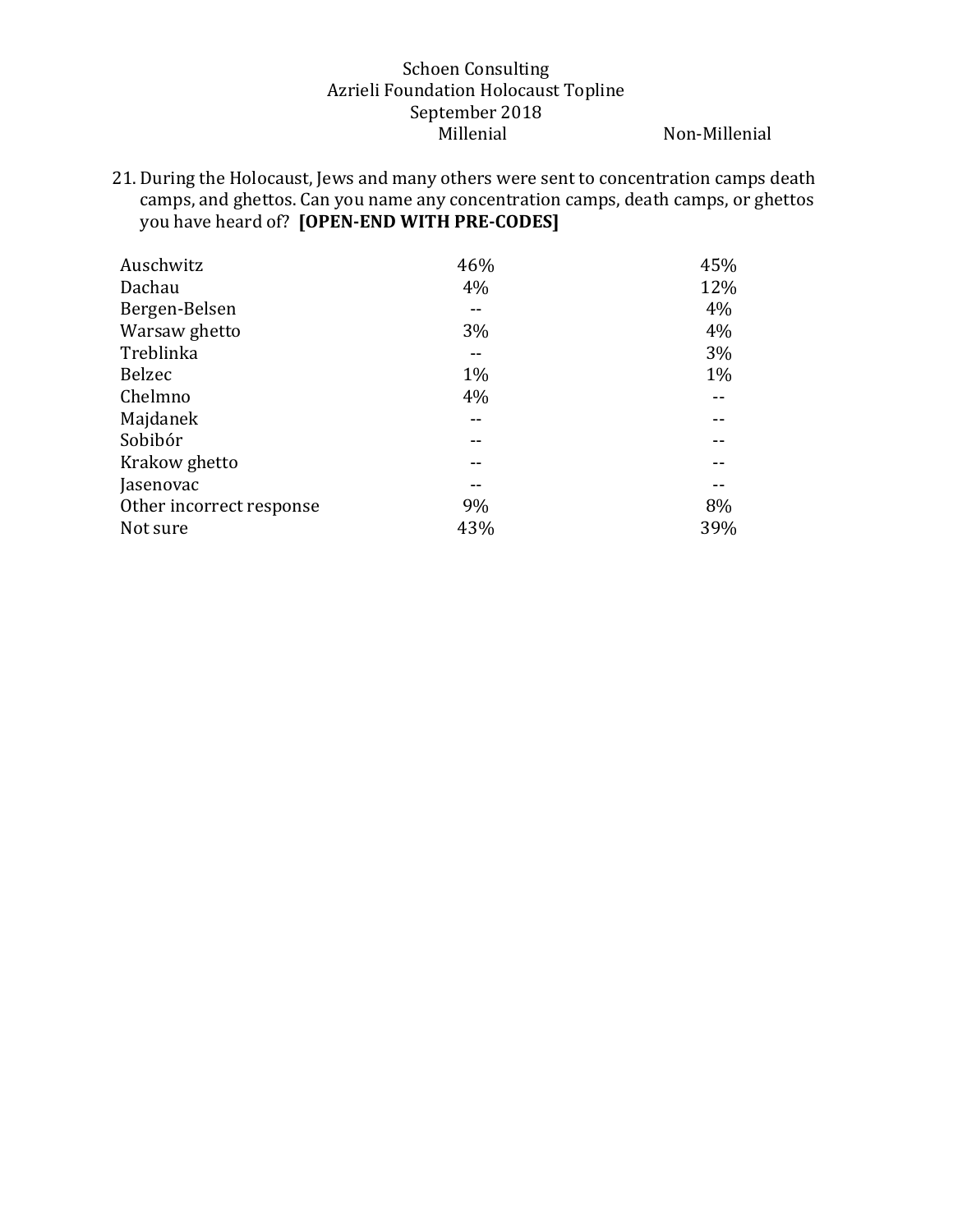## **Knowledge of Holocaust Facts**

**INTRO:** Now I am going to ask you some more questions about the Holocaust, life under the Nazis and their collaborators.

|                                                                                                                          | Millenial | Non-Millenial |
|--------------------------------------------------------------------------------------------------------------------------|-----------|---------------|
| 22. In which country did the Nazis first come to power? OPEN ENDED WITH PRECODES                                         |           |               |
| Germany                                                                                                                  | 84%       | 90%           |
| Poland                                                                                                                   | $1\%$     | 1%            |
| Austria                                                                                                                  | 2%        | 1%            |
| France                                                                                                                   | 1%        | 1%            |
| Other                                                                                                                    | 2%        | 5%            |
| Not sure                                                                                                                 | 10%       | 2%            |
| 23. Who was the leader of Nazi Germany? OPEN ENDED WITH PRECODES                                                         |           |               |
| <b>Adolf Hitler</b>                                                                                                      | 88%       | 95%           |
| Other                                                                                                                    | 4%        | 1%            |
| Not sure                                                                                                                 | 8%        | 4%            |
| 24. <b>[IF Q23= ADOLF HITLER]</b> From what you know, how did Hitler come to power?                                      |           |               |
| Hitler was appointed through a democratic process                                                                        | 48%       | 53%           |
| Hitler took power by force                                                                                               | 35%       | 31%           |
| Not sure                                                                                                                 | 17%       | 16%           |
| 25. Thinking about the Nazis, did the Nazis persecute just the Jewish people or were other<br>groups persecuted as well? |           |               |
| Only Jews were persecuted by the Nazis                                                                                   | 23%       | 28%           |
| Other groups were persecuted as well                                                                                     | 66%       | 59%           |
| Not sure                                                                                                                 | 11%       | 13%           |
|                                                                                                                          |           |               |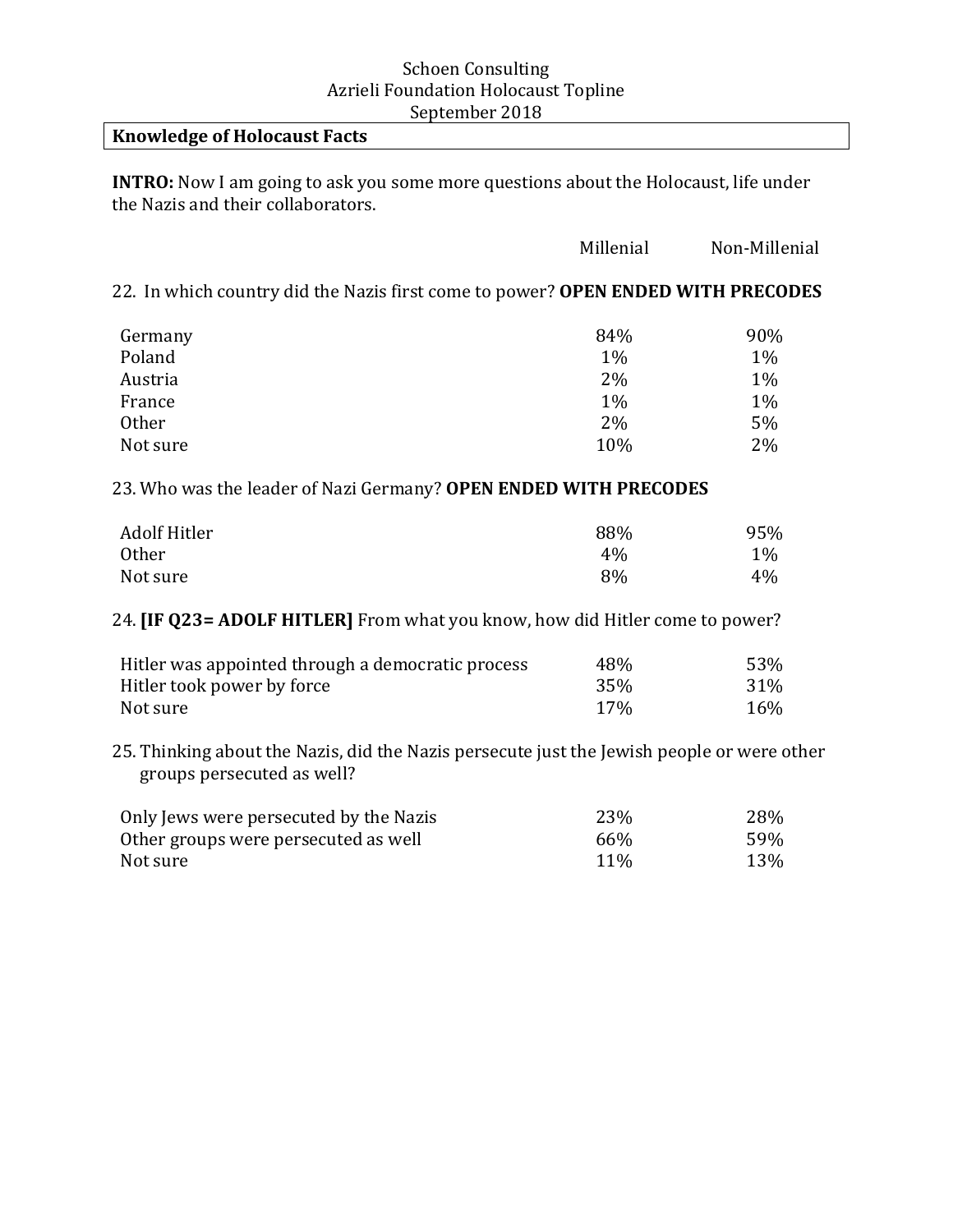Millenial Non-Millenial

26. During the Holocaust, the Jewish people were forced to wear symbols/badges on their clothing to identify and isolate them. Do you know of any symbols, and if so, can you list some? **OPEN END WITH PRECODES**

| Star of David      | 29% | 29% |
|--------------------|-----|-----|
| Stars (generally)  | 8%  | 9%  |
| Yellow stars       | 7%  | 9%  |
| Triangles          | 4%  | 5%  |
| Arm bands          |     | 3%  |
| None               | 3%  | 7%  |
| Other              | 20% | 18% |
| Don't know/Refused | 28% | 24% |

27. From what you know, were there groups other than Jews who were required to wear symbols/badges during the Holocaust?

| Yes            | 55% | 41% |
|----------------|-----|-----|
| N <sub>o</sub> | 12% | 15% |
| Not sure       | 33% | 44% |

28. From what you know, did some local populations in Nazi-occupied Europe collaborate in helping the Nazis, or did they not participate?

> *Collaboration can include the roundup and deportation of Jews to killing centers,* actively participating in the murder of Jews, or committing other atrocities against *Jewish citizens within their own national borders.*

| All local populations collaborated           | 8%         | 4%  |
|----------------------------------------------|------------|-----|
| Most local populations collaborated          | <b>22%</b> | 20% |
| Some local populations collaborated          | <b>32%</b> | 59% |
| Local populations did not collaborate at all | 5%         | 2%  |
| Not sure                                     | 33%        | 15% |

29. From what you know, did citizens of Nazi-occupied European countries resist the Nazi occupation during World War II?

> By "resist" we mean non-violent resistance, armed resistance, helping people go *into hiding, forgery of documents and publishing anti-Nazi publications.*

| Yes, most citizens resisted         | .5%   | 22\%  |
|-------------------------------------|-------|-------|
| Yes, some citizens resisted         | 68%   | 51%   |
| No, there was not active resistance | $4\%$ | $6\%$ |
| Not sure                            | 23%   | 21%   |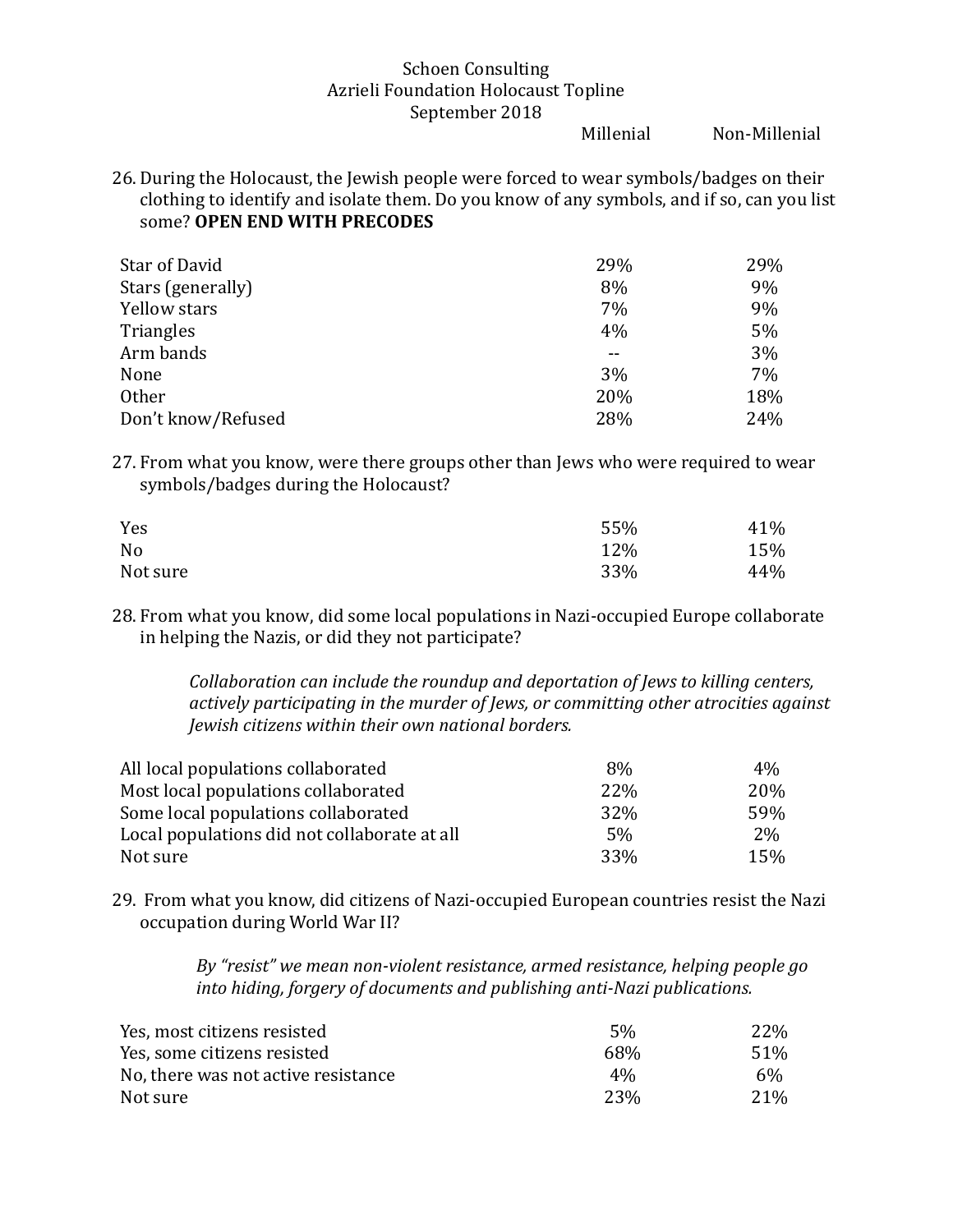#### **Schoen Consulting** Azrieli Foundation Holocaust Topline September 2018 Millenial Non-Millenial

30. From what you know, when did Canada learn about Nazi Germany's plan to murder the Jewish people of Europe?

| Please select year from list below: |     |     |
|-------------------------------------|-----|-----|
| 1933                                | 7%  | 6%  |
| 1934                                | 3%  | 3%  |
| 1935                                | 14% | 4%  |
| 1936                                | 4%  | 3%  |
| 1937                                | 5%  | 4%  |
| 1938                                | 2%  | 5%  |
| 1939                                | 8%  | 18% |
| 1940                                | 10% | 14% |
| 1941                                | 7%  | 11% |
| 1942                                | 10% | 11% |
| 1943                                | 12% | 5%  |
| 1944                                | 2%  | 5%  |
| 1945                                | 15% | 10% |
| Not sure                            | 1%  | 1%  |

31. Did the Allied Forces have a plan to rescue the Jewish people once they learned about the Holocaust?

| Yes            | 41% | 30% |
|----------------|-----|-----|
| N <sub>o</sub> | 16% | 26% |
| Not sure       | 43% | 44% |

32. What kind of immigration policy did Canada have for Jewish refugees fleeing Europe during the Holocaust?.

| Canada had an open immigration         | 23% | 36% |
|----------------------------------------|-----|-----|
| policy for any Jewish refugee          |     |     |
| Canada only allowed in war             | 12% | 11% |
| orphans/unaccompanied minors           |     |     |
| Canada had closed borders/ a "None     | 17% | 20% |
| is too many" immigration policy        |     |     |
| Not sure                               | 48% | 33% |
| 33. Have you heard of the MS St Louis? |     |     |
| Yes                                    | 14% | 12% |
| No.                                    | 68% | 70% |
| Not sure                               | 18% | 18% |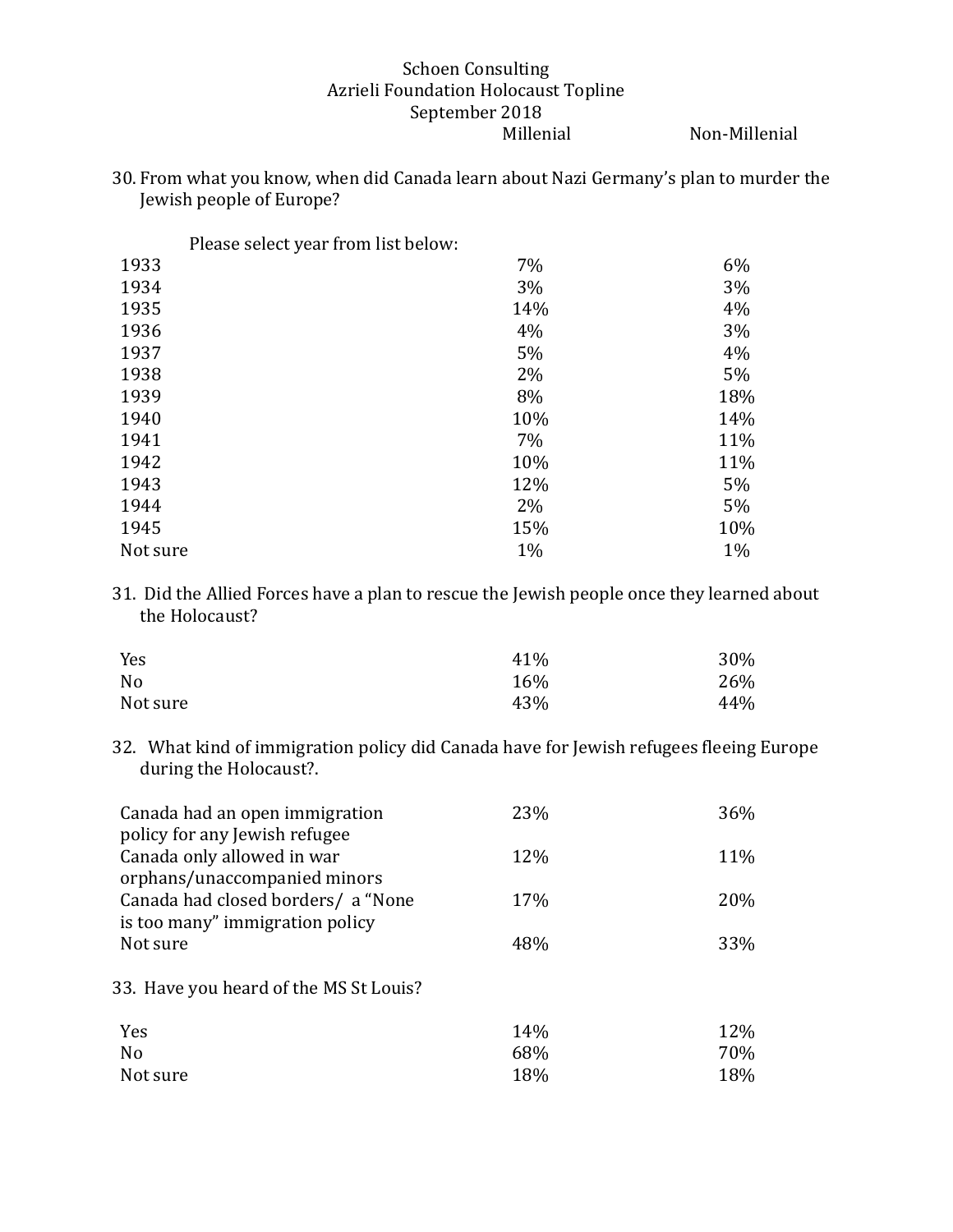Non-Millenial

34. As you may have heard, the MS St Louis was a German ship carrying 900 Jewish refugees from Germany during the Holocaust that was denied entry into many countries. From which of the following countries was the MS St. Louis denied entry? **SELECT ALL THAT APPLY** 

| Canada            | 29% | 26% |
|-------------------|-----|-----|
| The United States | 27% | 24% |
| Cuba              | 15% | 12% |
| The UK            | 12% | 13% |
| France            | 13% | 11% |
| <b>Belgium</b>    | 10% | 9%  |
| The Netherlands   | 8%  | 9%  |
| Not sure          | 47% | 60% |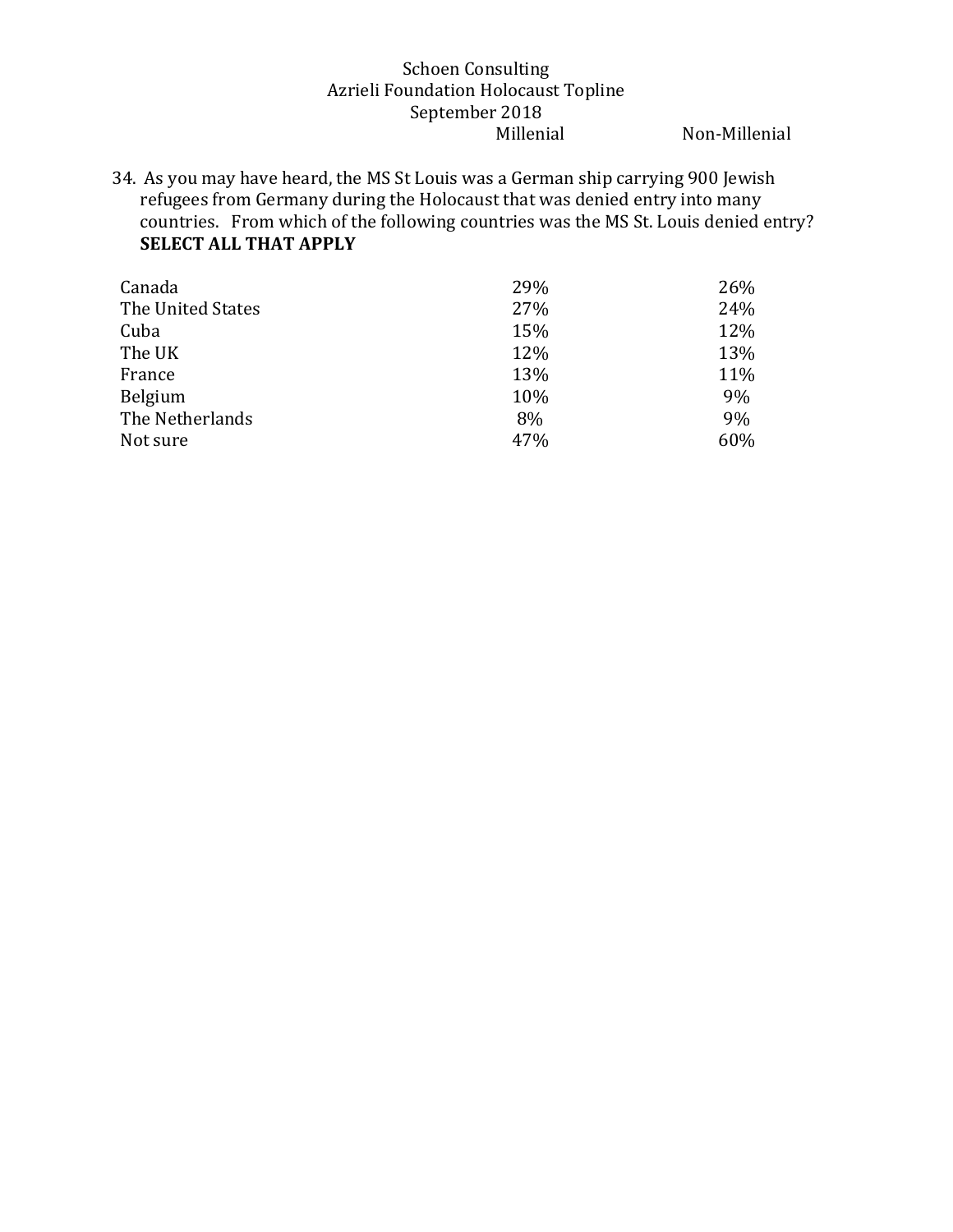## **Holocaust Denial**

exaggerated

described

The Holocaust happened, and the number of

Jews who died in it have been fairly

**INTRO:** Thank you for your answers so far. I will now ask you some questions about your opinion about the Holocaust.

|                                                                                                                                            | Millenial | Non-Millenial |
|--------------------------------------------------------------------------------------------------------------------------------------------|-----------|---------------|
| 35. Some believe that the Holocaust did not happen. Do you believe the Holocaust<br>happened?                                              |           |               |
| Yes, I believe the Holocaust happened                                                                                                      | 88%       | 95%           |
| No, I do not believe the Holocaust happened                                                                                                | 4%        | 1%            |
| Not sure                                                                                                                                   | 8%        | 4%            |
| 36. <b>[IF NO]</b> Okay, and in your own words why do you not believe the Holocaust happened?<br><b>OPEN END</b>                           |           |               |
| It's all lies/to cover up for something/makes<br>us believe what they want us to believe                                                   |           | 30%           |
| None/It did happen                                                                                                                         | 11%       | 28%           |
| <b>Other</b>                                                                                                                               | 46%       | 16%           |
| Not sure                                                                                                                                   | 43%       | 26%           |
| 37. Which of the following statements comes closest to your views about the Holocaust in<br>Europe during World War Two? PLEASE SELECT ONE |           |               |
| The Holocaust is a myth and did not happen                                                                                                 | 5%        |               |
| The Holocaust happened, but the number of                                                                                                  | 11%       | 6%            |
| Jews who died in it has been greatly                                                                                                       |           |               |

Not sure  $12\%$  8%

72% 86%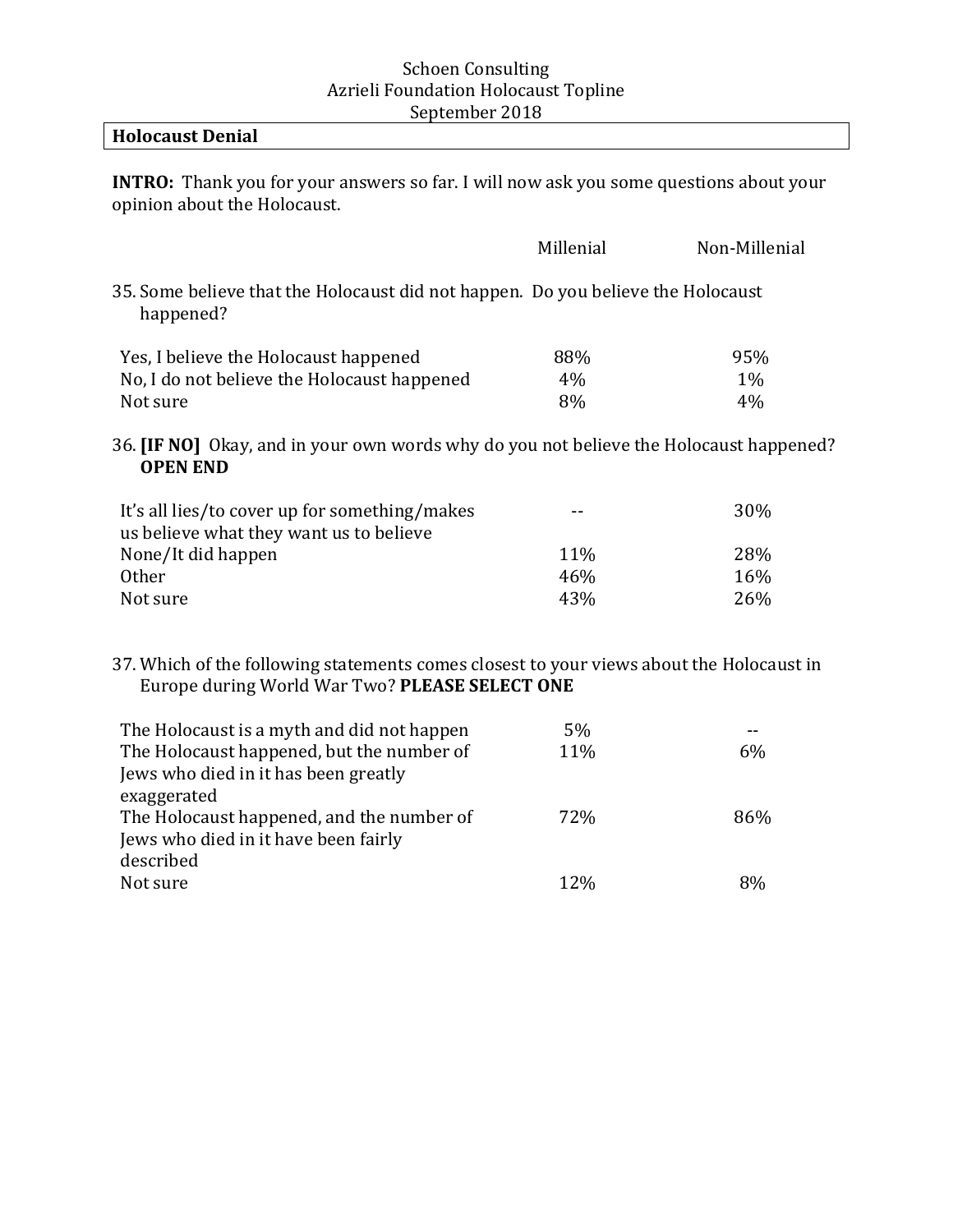|                                                                                     | Millenial | Non-Millenial |
|-------------------------------------------------------------------------------------|-----------|---------------|
| 38. Please indicate whether or not you are familiar with the following individuals. |           |               |
| Ernst Zundel                                                                        |           |               |
| <b>TOTAL FAMILIAR</b>                                                               | 9%        | 23%           |
| TOTAL UNFAMILIAR                                                                    | 81%       | 65%           |
| Very familiar                                                                       | 1%        | 4%            |
| Somewhat familiar                                                                   | 8%        | 19%           |
| Somewhat unfamiliar                                                                 | 24%       | 15%           |
| Very unfamiliar                                                                     | 57%       | 50%           |
| Not sure                                                                            | 10%       | 12%           |
| James Keegstra                                                                      |           |               |
| <b>TOTAL FAMILIAR</b>                                                               | 14%       | 10%           |
| <b>TOTAL UNFAMILIAR</b>                                                             | 79%       | 77%           |
| Very familiar                                                                       | 6%        | 2%            |
| Somewhat familiar                                                                   | 8%        | 8%            |
| Somewhat unfamiliar                                                                 | 23%       | 11%           |
| Very unfamiliar                                                                     | 56%       | 66%           |
| Not sure                                                                            | 7%        | 13%           |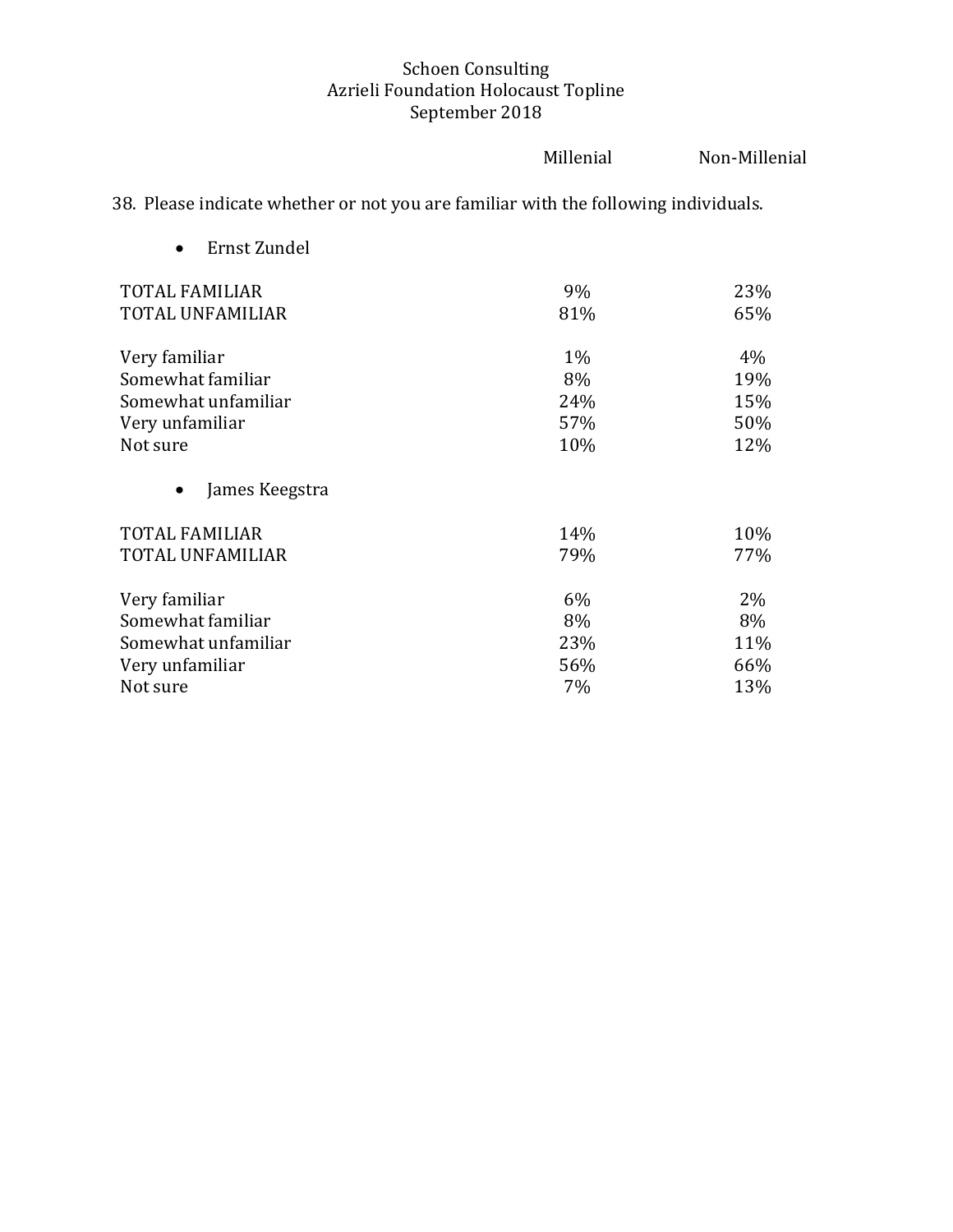## **Perceptions/Misperceptions**

**INTRO:** Switching gears slightly, I will now read you a list of statements that have been made about Jews and the Holocaust. For each, please tell me if you agree or disagree:

|                                                                                                      | Millenial | Non-Millenial |
|------------------------------------------------------------------------------------------------------|-----------|---------------|
| 39. Some non-Jews, or "righteous gentiles," risked their lives to save Jews during the<br>Holocaust. |           |               |
| <b>TOTAL AGREE</b>                                                                                   | 75%       | 90%           |
| <b>TOTAL DISAGREE</b>                                                                                | 3%        |               |
| <b>Strongly Agree</b>                                                                                | 43%       | 52%           |
| Agree                                                                                                | 32%       | 38%           |
| Neutral                                                                                              | 16%       | 6%            |
| <b>Disagree</b>                                                                                      | 2%        |               |
| <b>Strongly Disagrre</b>                                                                             | $1\%$     |               |
| Not sure                                                                                             | 6%        | 4%            |

40. Fewer people seem to care about the Holocaust today than they used to.

| <b>TOTAL AGREE</b><br><b>TOTAL DISAGREE</b> | 57%<br>10% | 56%<br>19% |
|---------------------------------------------|------------|------------|
| <b>Strongly Agree</b>                       | 9%         | 15%        |
| Agree                                       | 48%        | 41%        |
| Neutral                                     | 26%        | 22%        |
| <b>Disagree</b>                             | 8%         | 16%        |
| <b>Strongly Disagrre</b>                    | 2%         | 3%         |
| Not sure                                    | 7%         | 3%         |

41. It is important to continue teaching people about the Holocaust, in part, so it doesn't happen again.

| <b>TOTAL AGREE</b><br><b>TOTAL DISAGREE</b> | 79%<br>3% | 87%<br>1% |
|---------------------------------------------|-----------|-----------|
| <b>Strongly Agree</b>                       | 48%       | 61%       |
| Agree                                       | 31%       | 26%       |
| Neutral                                     | 13%       | 9%        |
| <b>Disagree</b>                             | 2%        | 1%        |
| <b>Strongly Disagrre</b>                    | 1%        | --        |
| Not sure                                    | 5%        | 3%        |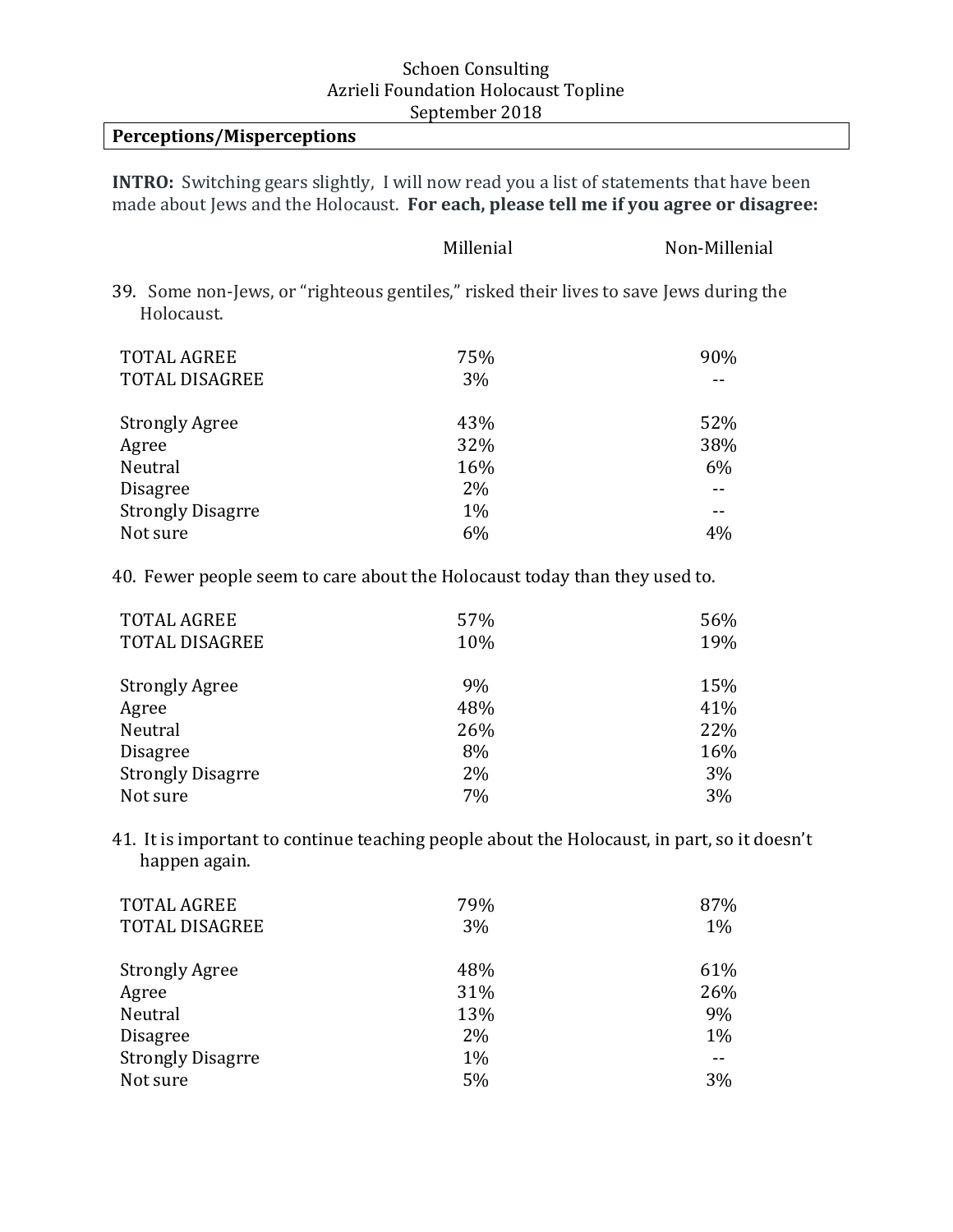Non-Millenial

42. The Holocaust could happen again.

| <b>TOTAL AGREE</b><br><b>TOTAL DISAGREE</b> | 42%<br>21% | 46%<br>24% |
|---------------------------------------------|------------|------------|
| <b>Strongly Agree</b>                       | 13%        | 20%        |
| Agree                                       | 29%        | 26%        |
| Neutral                                     | 35%        | 22%        |
| <b>Disagree</b>                             | 12%        | 18%        |
| <b>Strongly Disagrre</b>                    | 9%         | 6%         |
| Not sure                                    | 2%         | 8%         |

43. The Holocaust is unique and different than any other act of genocide that has occurred in the  $20<sup>th</sup>/21<sup>st</sup>$  century.

| <b>TOTAL AGREE</b><br><b>TOTAL DISAGREE</b> | 58%<br>13% | 56%<br>19% |
|---------------------------------------------|------------|------------|
| <b>Strongly Agree</b>                       | 19%        | 34%        |
| Agree                                       | 39%        | 22%        |
| Neutral                                     | 24%        | 21%        |
| <b>Disagree</b>                             | 11%        | 14%        |
| <b>Strongly Disagrre</b>                    | 2%         | 5%         |
| Not sure                                    | 5%         | 4%         |

44. Holocaust education should be compulsory in school.

| <b>TOTAL AGREE</b>       | 72% | 72% |
|--------------------------|-----|-----|
| <b>TOTAL DISAGREE</b>    | 8%  | 12% |
|                          |     |     |
| <b>Strongly Agree</b>    | 31% | 34% |
| Agree                    | 41% | 38% |
| Neutral                  | 18% | 14% |
| <b>Disagree</b>          | 7%  | 6%  |
| <b>Strongly Disagrre</b> | 1%  | 6%  |
| Not sure                 | 2%  | 2%  |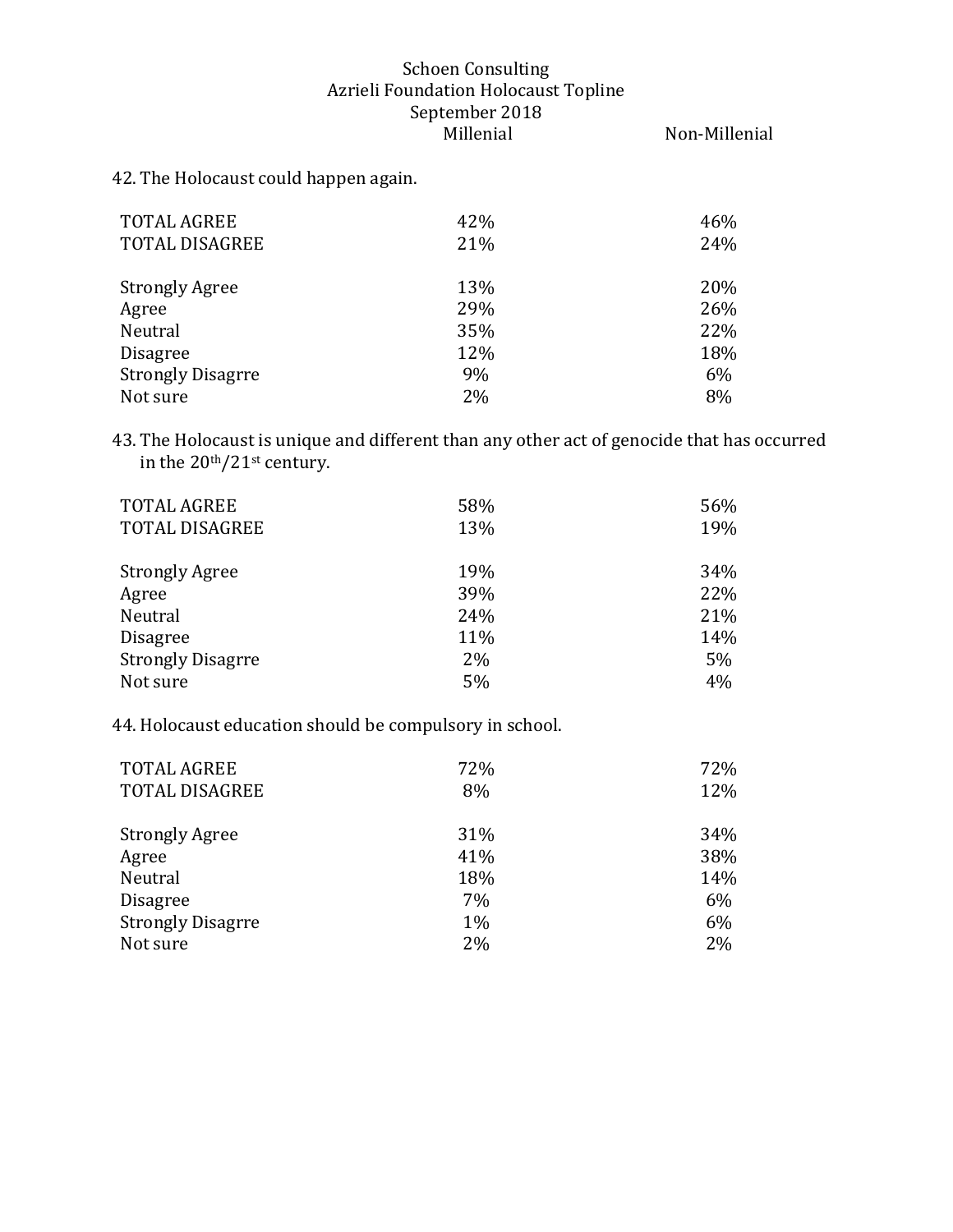Non-Millenial

## 45. People still talk too much about what happened during the Holocaust.

| <b>TOTAL AGREE</b>       | 10% | 9%  |
|--------------------------|-----|-----|
| <b>TOTAL DISAGREE</b>    | 60% | 62% |
| <b>Strongly Agree</b>    | 4%  | 3%  |
| Agree                    | 6%  | 6%  |
| Neutral                  | 25% | 25% |
| <b>Disagree</b>          | 35% | 25% |
| <b>Strongly Disagrre</b> | 25% | 37% |
| Not sure                 | 5%  | 4%  |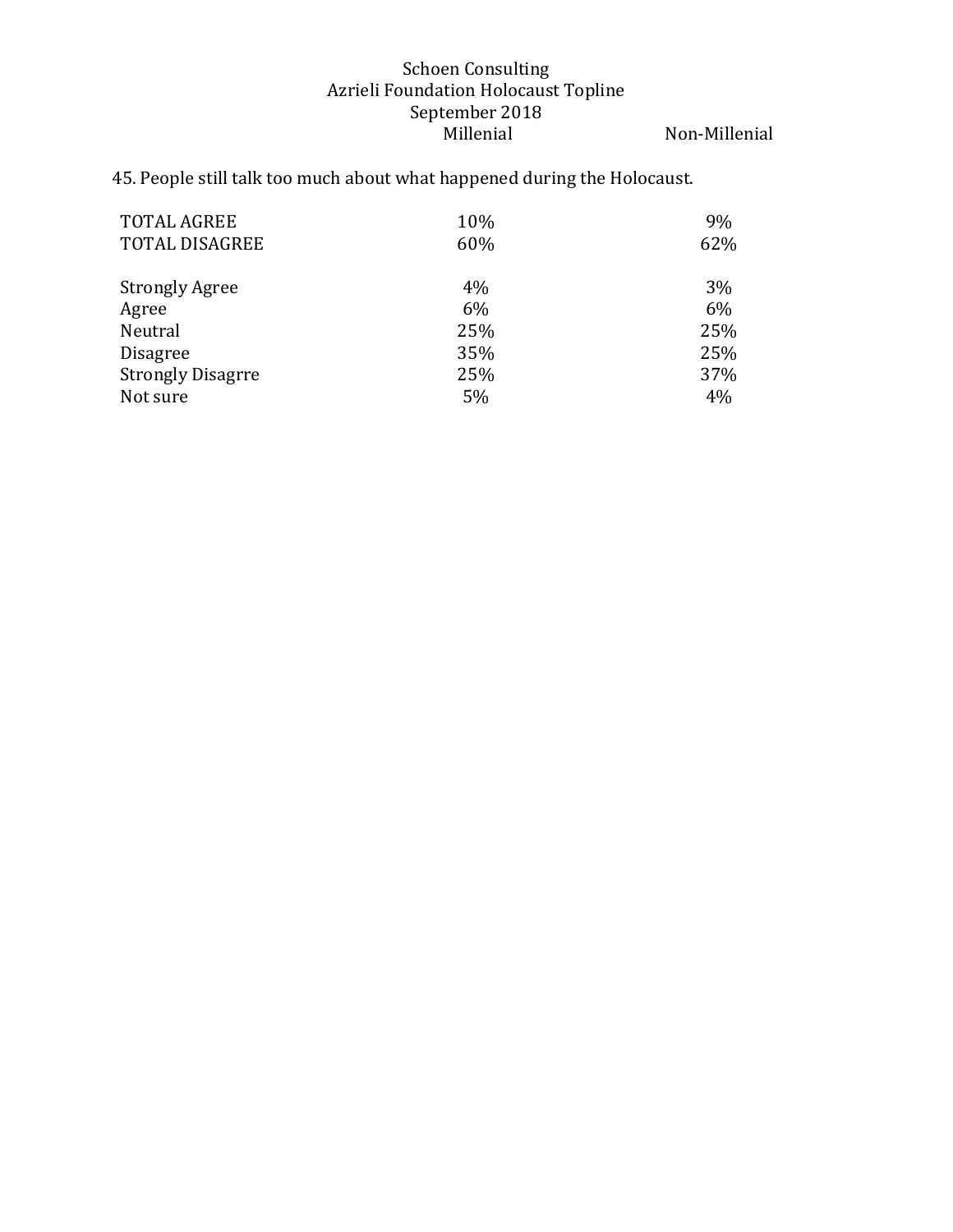## **Holocaust Education**

**Introduction:** I will now ask you some questions about how you learned about the Holocaust as well as some questions about Holocaust education in Canada today.

|                                                   | Millenial | Non-Millenial |
|---------------------------------------------------|-----------|---------------|
| 46. Where did you first hear about the Holocaust? |           |               |
| At school                                         | 51%       | 36%           |
| At home                                           | 10%       | 17%           |
| Television                                        | 5%        | 16%           |
| <b>Books</b>                                      | 3%        | 9%            |
| Movies                                            | 4%        | 5%            |
| Internet/online                                   | 9%        | $1\%$         |
| From a friend                                     | 3%        | 2%            |
| At a house of worship                             | $1\%$     |               |
| <b>Museums</b>                                    | $1\%$     |               |
| <b>Other</b>                                      | $1\%$     | 2%            |
| Not sure                                          | 12%       | 12%           |

47. And from what you can remember, how old were you when you first heard about the Holocaust? 

| 3%  | 4%  |
|-----|-----|
| 26% | 29% |
| 50% | 42% |
| 5%  | 5%  |
| 4%  | 6%  |
| 4%  | 1%  |
|     |     |
| 8%  | 13% |
|     |     |

48. Do you think that all students should learn about the Holocaust while at school?

| Yes      | 82% | 82% |
|----------|-----|-----|
| No       | 7%  | 7%  |
| Not sure | 11% | 11% |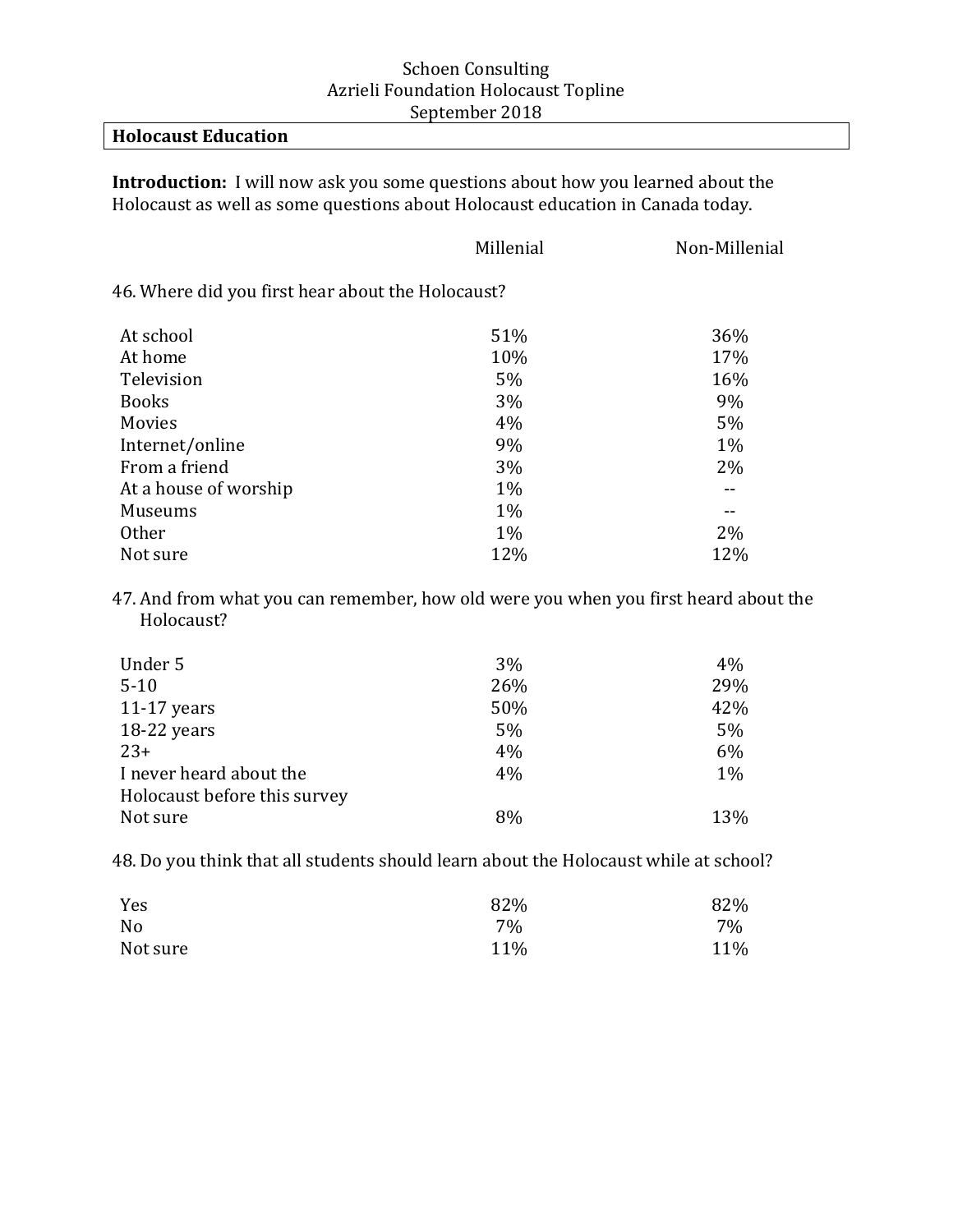Millenial Non-Millenial

#### 49. Who do you think should be responsible for providing education about the Holocaust? **SELECT ALL THAT APPLY**

| Schools/teachers              | 79% | 76% |
|-------------------------------|-----|-----|
| Parents                       | 37% | 52% |
| The government                | 23% | 35% |
| Religious institutions        | 9%  | 26% |
| Non-profit organizations      | 5%  | 16% |
| The private sector            | 4%  | 13% |
| It is no one's responsibility | 6%  | 10% |
| Not sure                      | 4%  | 7%  |

50. Do you think that schools spend enough time teaching students about the Holocaust?

| Schools spend too much time teaching about                     | $2\%$ | 5%   |
|----------------------------------------------------------------|-------|------|
| the Holocaust                                                  |       |      |
| Schools spend enough time teaching about                       | 31%   | 23%  |
| the Holocaust                                                  |       |      |
| Schools should spend more time teaching<br>about the Holocaust | 36%   | 48%  |
| Not sure                                                       | 31%   | 2.4% |
|                                                                |       |      |

51. Do you think that the lessons taught in schools about the Holocaust are historically accurate?

| Lessons about the Holocaust are completely   | 23%       | 24% |
|----------------------------------------------|-----------|-----|
| historically accurate                        |           |     |
| Lessons about the Holocaust are mostly       | 55%       | 40% |
| historically accurate, but could be better   |           |     |
| Lessons about the Holocaust are historically | <b>2%</b> | 2%  |
| inaccurate                                   |           |     |
| Not sure                                     | 20%       | 34% |

### 52. Have you personally or has anyone you know visited a Holocaust museum?

| I have personally visited a Holocaust      | 14%        | 11% |
|--------------------------------------------|------------|-----|
| museum                                     |            |     |
| I have not visited, but someone I know has | <b>20%</b> | 17% |
| visited                                    |            |     |
| I have not visited a Holocaust museum and  | 57%        | 64% |
| do not know anyone who has visited one     |            |     |
| Not sure                                   | 9%         | 8%  |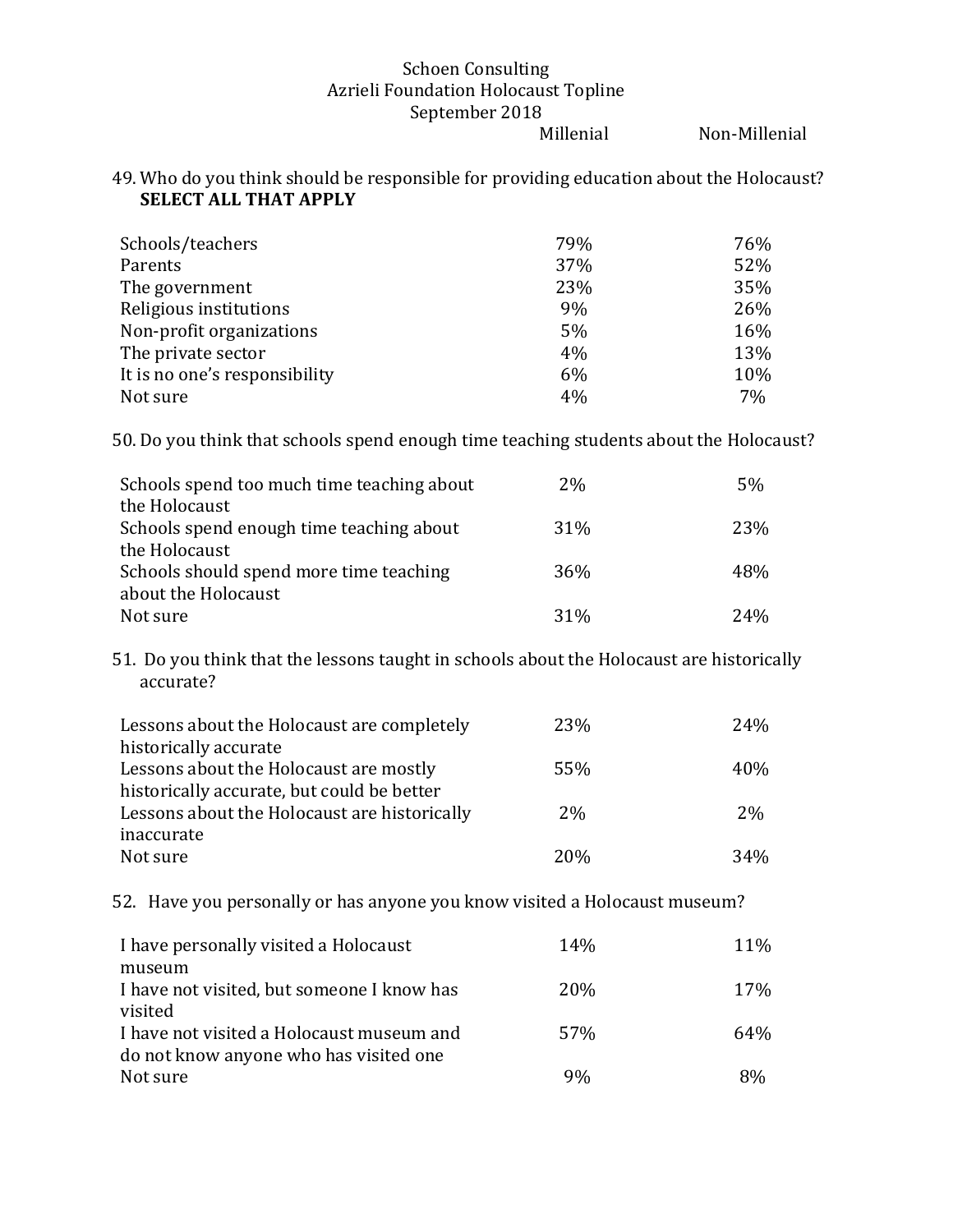Non-Millenial

## 53. [if visited] Where did you visit a Holocaust museum? PLEASE PROVIDE CITY AND COUNTRY [**OPEN ENDED]**

| Berlin, Germany              | 18% | 8%                       |
|------------------------------|-----|--------------------------|
| Montreal, Canada             | 15% | 9%                       |
| Washington DC, USA           | 9%  | 11%                      |
| Israel                       | 4%  | 8%                       |
| Germany                      | 5%  | 7%                       |
| Jerusalem, Israel            | --  | 9%                       |
| Dachau, Germany              | 1%  | 8%                       |
| Toronto, Canada              | 10% | 4%                       |
| Auschwitz, Poland            | 5%  | 5%                       |
| Amsterdam                    | 5%  | 4%                       |
| Winnipeg, Canada             |     | 6%                       |
| Quebeck Museum, Canada       | 8%  | 1%                       |
| Holland                      |     | 4%                       |
| Budapest, Hungary            |     | 4%                       |
| <b>Boston, United States</b> |     | 3%                       |
| Vancover, Canada             | 7%  | $\overline{\phantom{a}}$ |
| Munich, Germany              | 2%  | 2%                       |
| Poland                       |     | 3%                       |
| France                       |     | 2%                       |
| BC, Canada                   |     | 1%                       |
| Sosua, Domincan Republican   |     | 1%                       |
| Cannes, France               |     | 1%                       |
| Vilnius, Lithuania           |     | 1%                       |
| <b>Other</b>                 | 9%  | 12%                      |
| Don't Know                   | 7%  | --                       |

## 54. Do you personally know or know of a survivor of the Holocaust?

| I personally know a survivor of the          | 5%  | 12% |
|----------------------------------------------|-----|-----|
| Holocaust/knew a survivor who has passed     |     |     |
| away                                         |     |     |
| I know of a survivor of the Holocaust but do | 23% | 21% |
| not know him/her personally                  |     |     |
| I do not know or know of a survivor of the   | 64% | 62% |
| Holocaust                                    |     |     |
| Not sure                                     | 8%  | 5%  |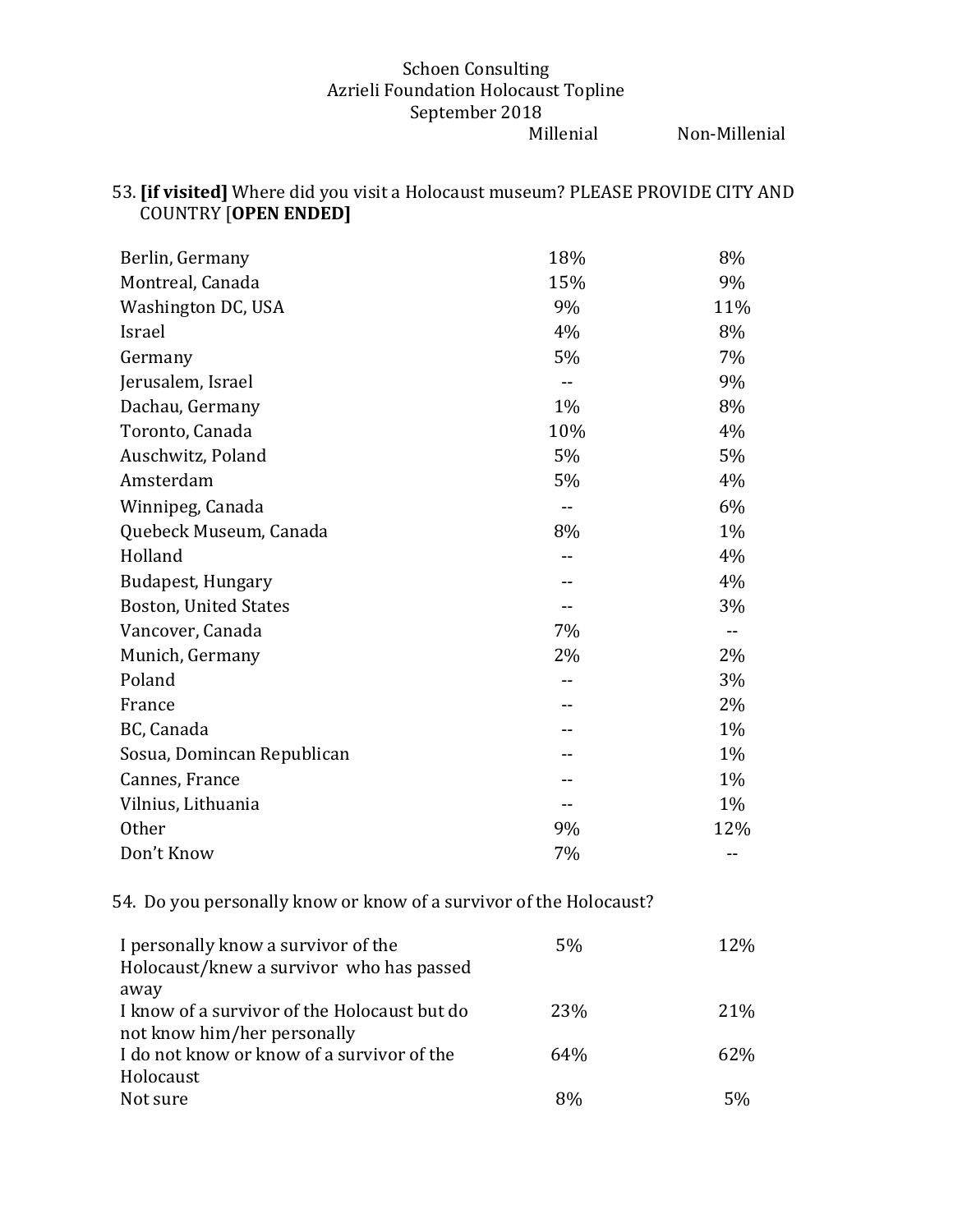Millenial Non-Millenial

55. How do Canadians and others commemorate or remember the Holocaust?

| <b>Watching Films and Documentaries</b>        | 46% | 49%   |
|------------------------------------------------|-----|-------|
| Reading Books and Literature or Internet sites | 41% | 40%   |
| Listening to Holocaust survivor testimonies    | 28% | 42%   |
| <b>Visiting Monuments</b>                      | 42% | 30%   |
| <b>Attending Holocaust Remembrance</b>         | 35% | 31%   |
| Day/national holiday ceremonies                |     |       |
| Visiting Holocaust or Jewish Museums           | 34% | 30%   |
| <b>Observing Moments of silence</b>            | 29% | 25%   |
| Lighting memorial candles                      | 8%  | 15%   |
| Listening to sad music                         | 6%  | 2%    |
| Other                                          | 7%  | $3\%$ |
| Do not commemorate                             | 18% | 20%   |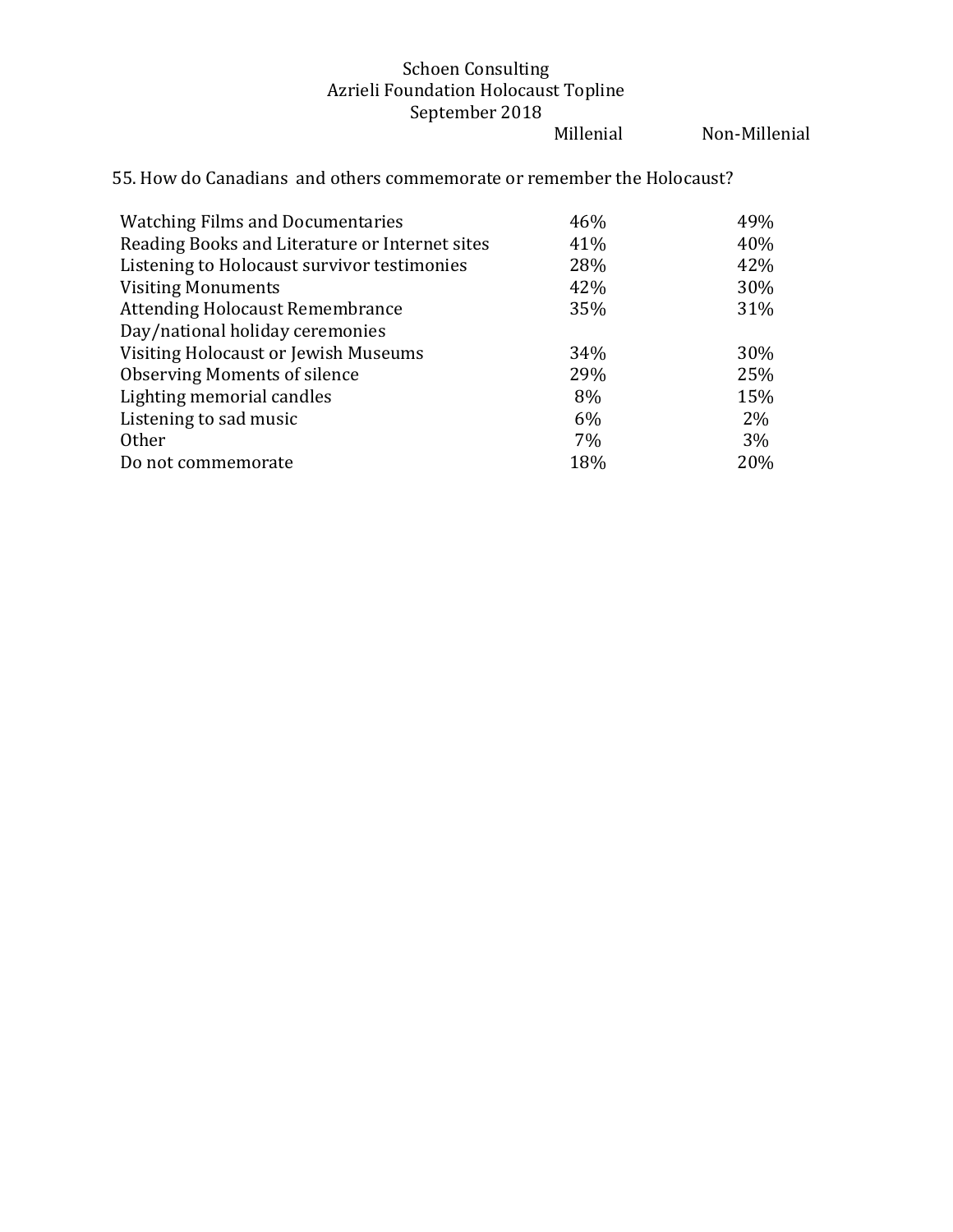#### **Antisemitism & Neo-Nazism**

**Intro:** We're almost finished. I am now going to ask you some questions about **antisemitism** in Canada.

|                                                                                                                                                                  | Millenial | Non-<br>Millenial |
|------------------------------------------------------------------------------------------------------------------------------------------------------------------|-----------|-------------------|
| 56. Have you heard of antisemitism?                                                                                                                              |           |                   |
| Yes, I have definitely heard about antisemitism                                                                                                                  | 45%       | 59%               |
| Yes, I think I've heard about the antisemitism                                                                                                                   | 13%       | 8%                |
| I have heard the term generally but not sure what it means                                                                                                       | 11%       | 15%               |
| No, I don't think I have heard the word before                                                                                                                   | 12%       | 5%                |
| No, I definitely have not heard the word before                                                                                                                  | 11%       | 7%                |
| I'm not sure if I've heard the word or not                                                                                                                       | 8%        | 6%                |
| 57. From what you have heard, was there antisemitism in Canada at the time of the<br>Holocaust?<br>There was antisemitism in Canada at the time of the Holocaust | 31%       | 36%               |
| There wasn't antisemitism in Canada                                                                                                                              | 19%       | 5%                |
| Not sure                                                                                                                                                         | 50%       | 59%               |
| 58. Okay, and in your opinion, is there antisemitism in Canada today?                                                                                            |           |                   |
| Yes, there is antisemitism in Canada today                                                                                                                       | 45%       | 62%               |
| No, there is not antisemitism in Canada today                                                                                                                    | 18%       | 10%               |
| Not sure                                                                                                                                                         | 37%       | 28%               |
| 59. Antisemitism is a certain perception of Jews, which may be expressed as hatred toward                                                                        |           |                   |

Jews. Rhetorical and physical manifestations of antisemitism are directed toward Jewish *or non-Jewish individuals and/or their property, toward Jewish community institutions and religious facilities.*

Given this information, in your opinion, is there antisemitism in Canada today?

| Yes, there is antisemitism in Canada today    | 42%             | 61% |
|-----------------------------------------------|-----------------|-----|
| No, there is not antisemitism in Canada today | 26 <sub>%</sub> | 13% |
| Not sure                                      | 32 <sub>%</sub> | 26% |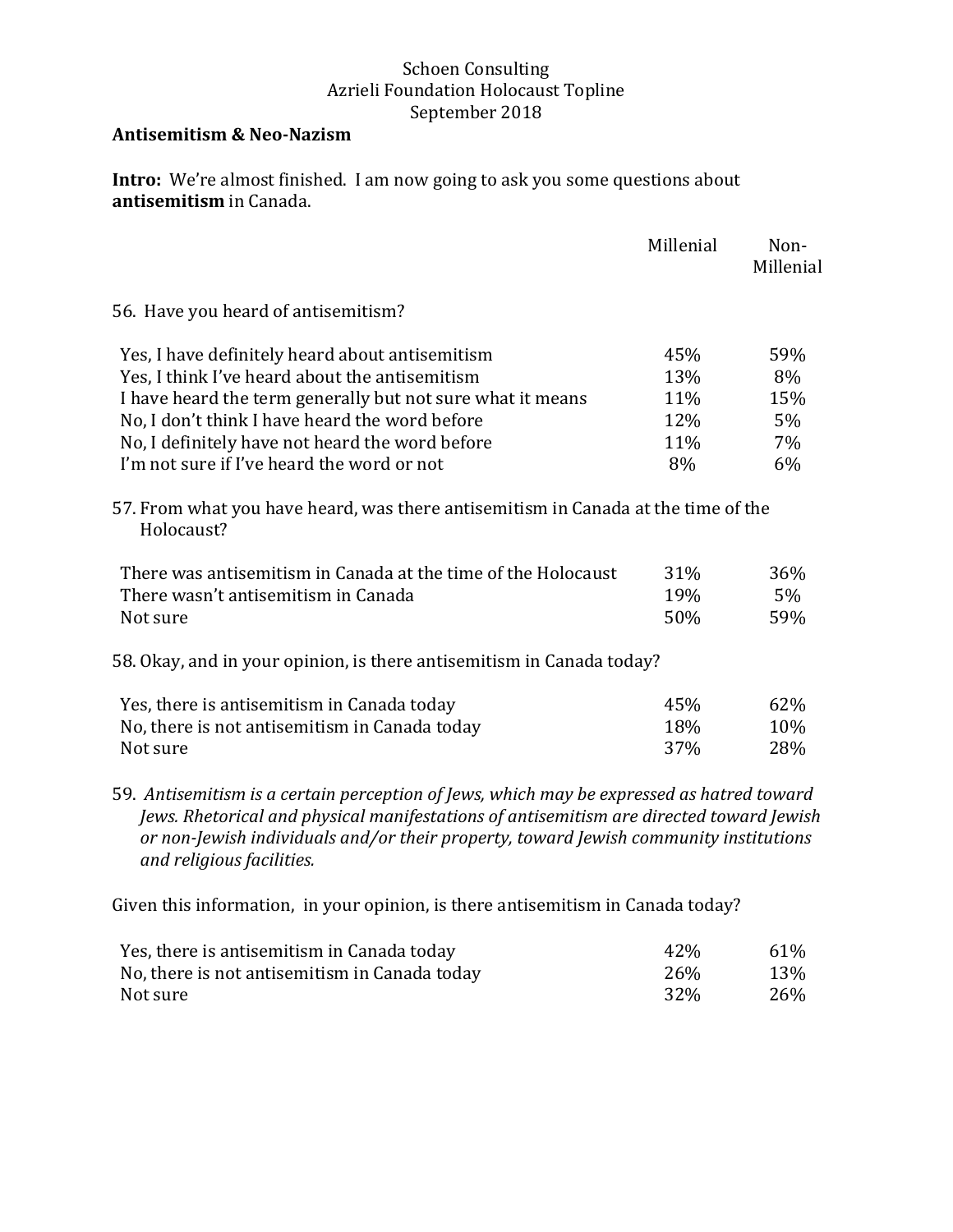Non-Millenial

60. From what you know or have heard, how many, if any, neo-Nazis are there in Canada today?

| <b>GREAT DEAL/MANY</b><br><b>FEW/NONE AT ALL</b> | 15%<br>52% | 18%<br>47% |
|--------------------------------------------------|------------|------------|
| A great deal                                     | 3%         | 3%         |
| Many                                             | 12%        | 15%        |
| A few                                            | 45%        | 43%        |
| None at all                                      | 7%         | 4%         |
| Not sure                                         | 33%        | 35%        |

61. Okay, and from what you know or have heard, how many, if any, neo-Nazis are there in the United States today?

| <b>GREAT DEAL/MANY</b><br>FEW/NONE AT ALL | 45%<br>33% | 48%<br>29% |
|-------------------------------------------|------------|------------|
| A great deal<br>Many                      | 14%<br>31% | 15%<br>33% |
| A few                                     | 27%        | 28%        |
| None at all                               | 6%         | 1%         |
| Not sure                                  | 22%        | 23%        |

62. Do you think that it is acceptable for an individual to hold neo-Nazi views?

| <b>TOTAL ACCEPTABLE</b>                                                     | 15% | 6%  |
|-----------------------------------------------------------------------------|-----|-----|
| TOTAL UNACCEPTABLE                                                          | 70% | 82% |
|                                                                             |     |     |
| Strongly acceptable                                                         | 4%  | 2%  |
| Somewhat acceptable                                                         | 11% | 4%  |
| Somewhat unacceptable                                                       | 12% | 10% |
| Strongly unacceptable                                                       | 58% | 72% |
| Not sure                                                                    | 15% | 12% |
| Do you think that people should be allowed to use Nazi slogans and symbols? |     |     |
| People should be allowed to use Nazi                                        | 14% | 6%  |
| slogans and symbols                                                         |     |     |
| They should not be allowed                                                  | 72% | 81% |
| Not sure                                                                    | 14% | 13% |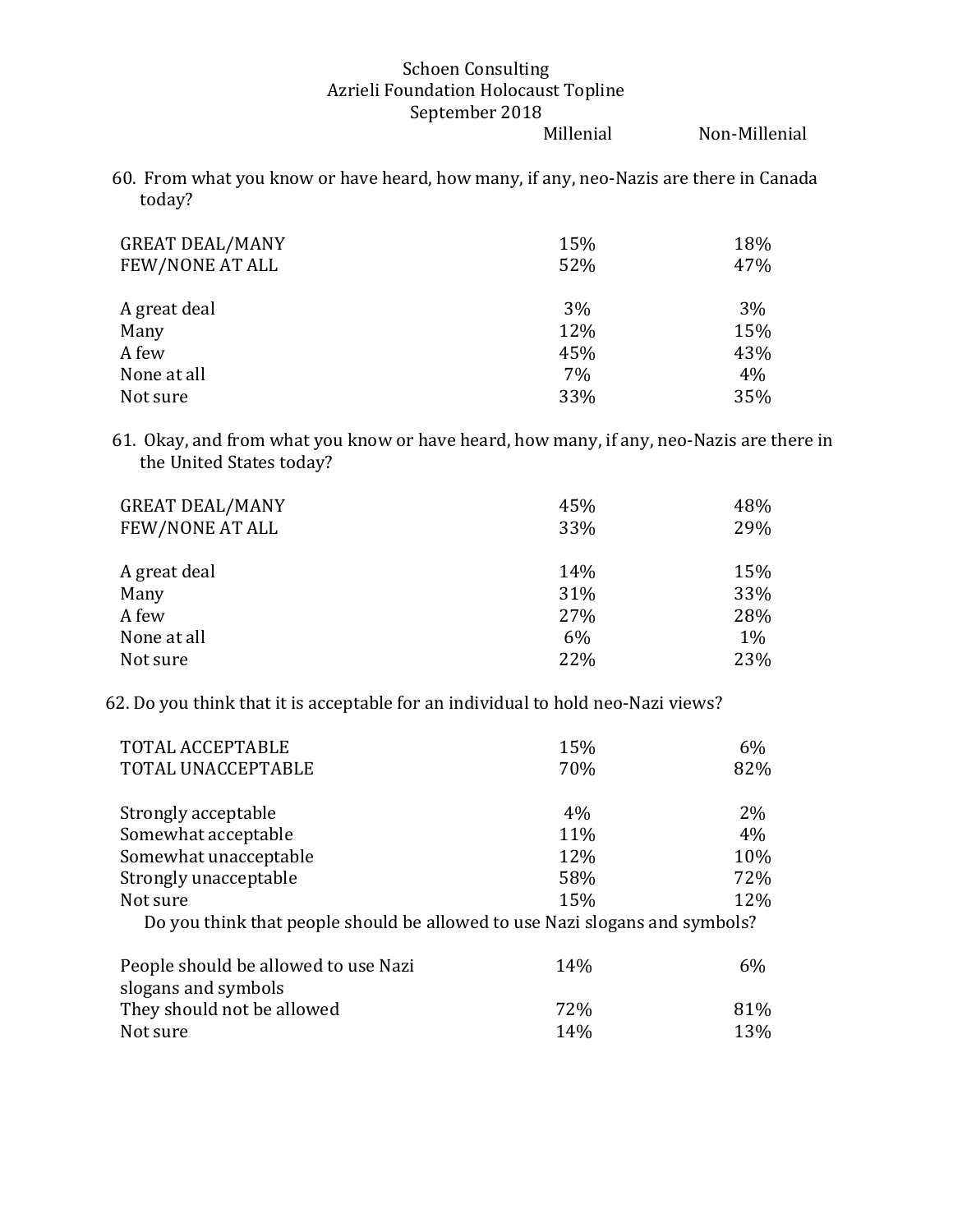Non-Millenial

63. Do you think that it is possible that something like the Holocaust could happen in Canada today? 

| It is possible     | 24% | 28% |
|--------------------|-----|-----|
| It is not possible | 49% | 49% |
| Not sure           | 27% | 23% |

64. Okay and do you think it is possible that something like the Holocaust could happen in other Western democracies today?

| It is possible     | 49% | 48% |
|--------------------|-----|-----|
| It is not possible | 17% | 21% |
| Not sure           | 34% | 31% |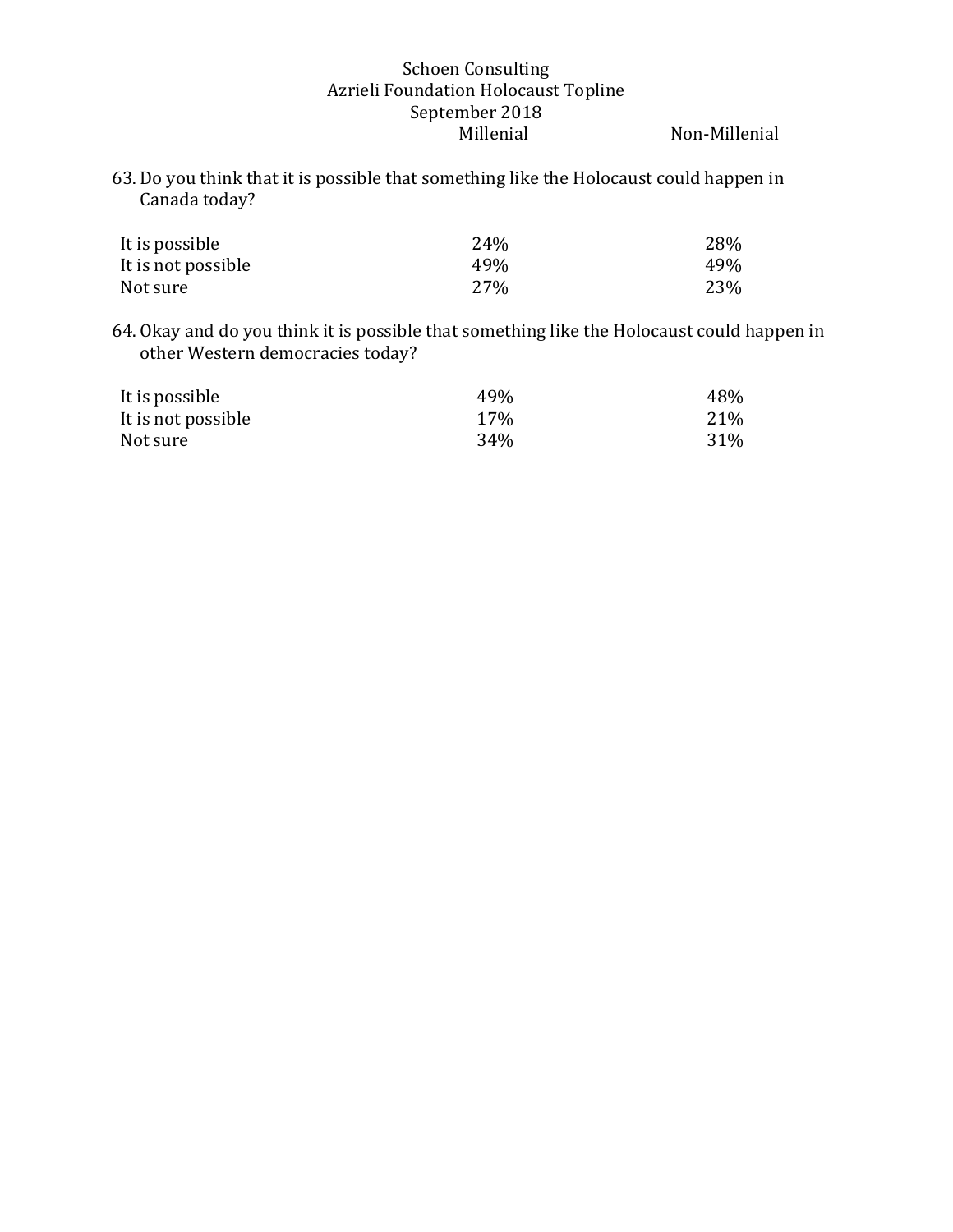# **Demographics**

**INTRO:** We're just about finished...

|                              | Millenial                                                | Non-Millenial |
|------------------------------|----------------------------------------------------------|---------------|
| 65. {Gender}                 |                                                          |               |
| Man                          | 41%                                                      | 55%           |
| Woman                        | 59%                                                      | 45%           |
| 66. {Age}                    |                                                          |               |
| 18-29                        | 71%                                                      | $- -$         |
| 30-39                        | 29%                                                      | 11%           |
| 40-49                        | --                                                       | 22%           |
| 50-64                        |                                                          | 40%           |
| 65 or older                  | --                                                       | 27%           |
| 67. Were you born in Canada? |                                                          |               |
| Yes                          | 69%                                                      | 80%           |
| No                           | 31%                                                      | 20%           |
|                              | 68. Okay, and from where did you immigrate? [OPEN ENDED] |               |
| India                        | 17%                                                      | 3%            |
| <b>USA</b>                   | 3%                                                       | 8%            |
| Philippines                  | 9%                                                       | 4%            |
| England                      | $\mathord{\hspace{1pt}\text{--}\hspace{1pt}}$            | 8%            |
| Hong Kong                    | 2%                                                       | 4%            |
| France                       | 2%                                                       | 4%            |
| China                        | 4%                                                       | 2%            |
| Canada                       | 2%                                                       | 3%            |
| Netherlands                  | $- -$                                                    | 4%            |
| Russia                       | 1%                                                       | 3%            |
| <b>United Kingdom</b>        | 2%                                                       | 3%            |
| Germany                      | 2%                                                       | 2%            |
| Vietnam                      | 2%                                                       | 2%            |
| <b>Brazil</b>                | 1%                                                       | 3%            |
| Jamacia                      | 2%                                                       | 2%            |
| Korea                        | 4%                                                       | 1%            |
| Scotland                     | --                                                       | 3%            |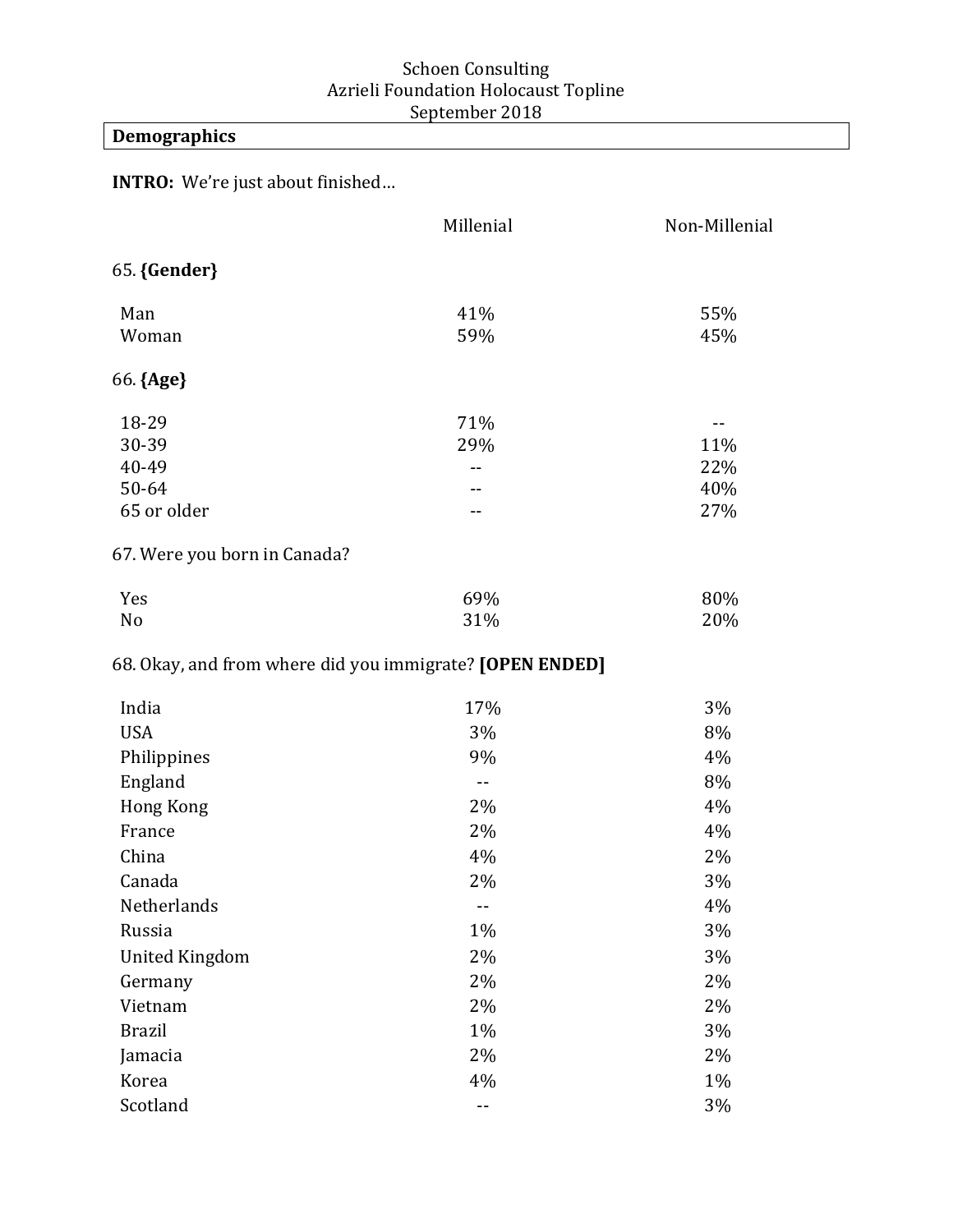| Portugal   |     | 3%  |
|------------|-----|-----|
| Ireland    | 2%  | 2%  |
| Pakistan   | 1%  | 2%  |
| Nigera     | 4%  |     |
| Mexico     | 2%  | 1%  |
| Romania    | 1%  | 1%  |
| Hai        | 1%  | 1%  |
| Algerie    | 2%  |     |
| Tunisia    | 2%  |     |
| Belgium    |     | 1%  |
| Asia       |     | 1%  |
| <b>DRC</b> | 2%  |     |
| Cambodia   |     | 1%  |
| Morocco    | 1%  |     |
| Burundi    | 1%  |     |
| None       | 1%  |     |
| Other      | 25% | 28% |
| Don't Know | 2%  |     |

# 69. **[Province]** In what Province or territory do you live?

| Alberta                   | 11%   | 10% |
|---------------------------|-------|-----|
| <b>British Columbia</b>   | 12%   | 13% |
| Manitoba                  | $1\%$ | 5%  |
| New Brunswick             | $1\%$ | 2%  |
| Newfoundland and Labrador | 2%    | 1%  |
| Nova Scotia               | 2%    | 2%  |
| Ontario                   | 44%   | 35% |
| Prince Edward Island      |       | 1%  |
| Quebec                    | 25%   | 29% |
| Saskatchewan              | 2%    | 2%  |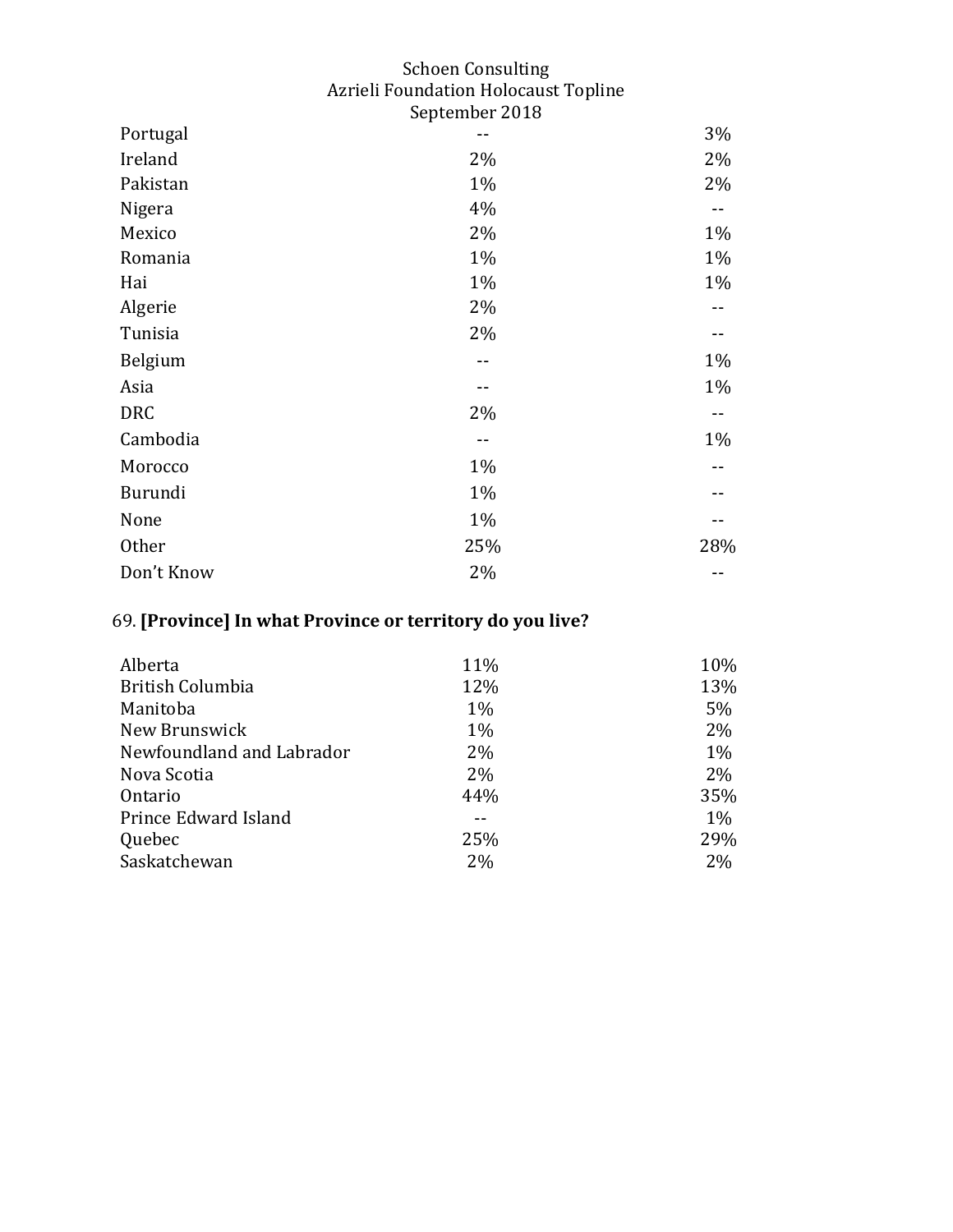## 70. **Religion**

| Catholic                                  | 22% | 37%   |
|-------------------------------------------|-----|-------|
| Protestant (includes Baptist, Lutheran,   | 12% | 21%   |
| Methodist, Episcopal, Presbyterian,       |     |       |
| Evangelical, United and other Christians) |     |       |
| Atheist or Agnostic                       | 20% | 12%   |
| Muslim                                    | 5%  | 3%    |
| Eastern Orthodox                          | 2%  | 2%    |
| Jewish                                    | 2%  | 2%    |
| Hindu                                     | 4%  | $1\%$ |
| Other                                     | 10% | $7\%$ |
| None                                      | 17% | 15%   |
| Not sure                                  | 6%  |       |

### 71. **IF JEWISH, what is your denomination?**

| Traditional  | $- -$           | 7%    |
|--------------|-----------------|-------|
| Conservative | 14 <sub>%</sub> | 7%    |
| Just Jewish  | 69%             | 86%   |
| Secular      | 17%             | $- -$ |

72. In terms of political orientation or ideology do you consider yourself....?

| Conservative          | 11% | 23% |
|-----------------------|-----|-----|
| Moderate              | 17% | 20% |
| Liberal               | 30% | 32% |
| Progressive/Socialist | 11% | 7%  |
| Other                 | 7%  | 4%  |
| Not sure              | 24% | 14% |

73. **[EDUCATION]** What is the highest level of education you have completed?

| Some high school or less | 6%  | 4%  |
|--------------------------|-----|-----|
| High school graduate     | 30% | 28% |
| <b>CEGEP</b>             | 7%  | 14% |
| <b>Community College</b> | 9%  | 13% |
| Some university          | 17% | 13% |
| Bachelors degree         | 22% | 19% |
| Above bachelor's degree  | 9%  | 9%  |